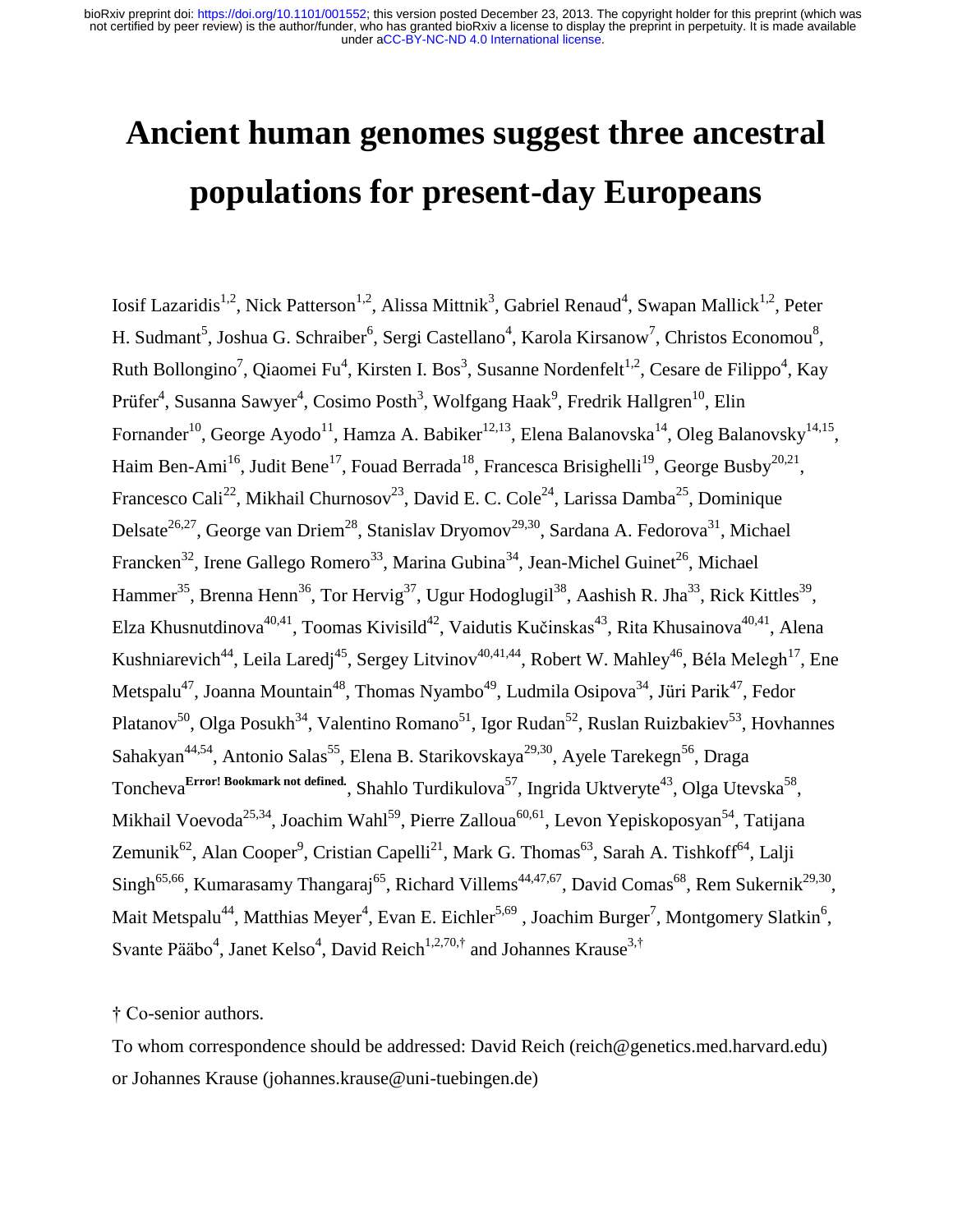- <sup>1</sup> Department of Genetics, Harvard Medical School, Boston, MA, USA 02115
- <sup>2</sup> Broad Institute of Harvard and MIT, Cambridge, MA, USA 02142

 $\overline{\phantom{a}}$ 

- <sup>3</sup> Institute for Archaeological Sciences, University of Tübingen, Rümelinstrasse 23, Tübingen, Germany 72072
- <sup>4</sup> Max Planck Institute for Evolutionary Anthropology, Leipzig, Germany 04103
- <sup>5</sup> Department of Genome Sciences, University of Washington, Seattle, WA, USA 98195
- <sup>6</sup> Department of Integrative Biology, University of California, Berkeley, CA 94720-3140
- 7 Johannes Gutenberg University Mainz, Institute of Anthropology, Mainz, Germany D-55128
- <sup>8</sup> Archaeological Research Laboratory, Stockholm University, Stockholm, Sweden 114 18
- <sup>9</sup> Australian Centre for Ancient DNA, School of Earth and Environmental Sciences, University of Adelaide, Adelaide, South Australia, Australia SA 5005
- <sup>10</sup> The Cultural Heritage Foundation, Västerås, Sweden 722 12
- <sup>11</sup> Center for Global Health and Child Development, Kisumu, Kenya 40100
- <sup>12</sup> Institutes of Evolution, Immunology and Infection Research, School of Biological Sciences, University of Edinburgh, Edinburgh, UK EH9 3JT
- <sup>13</sup> Biochemistry Department, Faculty of Medicine, Sultan Qaboos University, Alkhod, Muscat, Oman 123
- <sup>14</sup> Research Centre for Medical Genetics, Moscow, Russia 115478
- <sup>15</sup> Vavilov Institute for General Genetics, Moscow, Russia 119991
- <sup>16</sup> Rambam Health Care Campus, Haifa 31096, Israel
- <sup>17</sup> Department of Medical Genetics, and Szentagothai Research Center, University of Pécs, Pécs, Hungary 7624
- <sup>18</sup> Al Akhawayn University in Ifrane (AUI), School of Science and Engineering, Ifrane, Morocco 53000
- <sup>19</sup> Forensic Genetics Laboratory, Institute of Legal Medicine, Università Cattolica del Sacro Cuore, Rome, Italy 00168
- <sup>20</sup> Department of Zoology, University of Oxford, Oxford, UK OX1 3PS
- <sup>21</sup> Wellcome Trust Centre for Human Genetics, University of Oxford, Oxford, UK OX3 7BN
- <sup>22</sup> Laboratorio di Genetica Molecolare, IRCCS Associazione Oasi Maria SS, Troina Italy 94018
- <sup>23</sup> Belgorod State University, Belgorod, Russia
- <sup>24</sup> Department of Laboratory Medicine and Pathobiology, University of Toronto, Toronto, Ontario, Canada M5G 1L5
- <sup>25</sup> Institute of Internal Medicine, Siberian Branch of Russian Academy of Medical Sciences, Novosibirsk, Russia 630089
- <sup>26</sup> Luxembourg Natural History Museum, Luxembourg L-2160
- <sup>27</sup> Centre National de Recherche Archéologique auprès du Musée National d'Histoire et d'Art, Luxembourg
- <sup>28</sup> Institute of Linguistics, University of Bern, Bern, Switzerland CH-3012
- <sup>29</sup> Laboratory of Human Molecular Genetics, Institute of Molecular and Cellular Biology, Russian Academy of Science, Siberian Branch, Novosibirsk, Russia 630090
- <sup>30</sup> Institute of Archaeology and Ethnography, Russian Academy of Sciences, Siberian Branch, Novosibirsk, Russia 630090.
- <sup>31</sup> Yakut Research Center of Complex Medical Problems and North-Eastern Federal University, Yakutsk, Russia, 677010
- <sup>32</sup> Department of Paleoanthropology, Senckenberg Center for Human Evolution and Paleoenvironment, University of Tübingen, Tübingen, Germany D-72070
- <sup>33</sup> Department of Human Genetics, University of Chicago, Chicago, IL USA 60637
- <sup>34</sup> The Institute of Cytology and Genetics, Siberian Branch of the Russian Academy of Sciences, Novosibirsk, Russia 630090
- <sup>35</sup> ARL Division of Biotechnology, University of Arizona, Tucson, AZ, USA 85721
- <sup>36</sup> Department of Ecology and Evolution, Stony Brook University, Stony Brook, NY, USA 11794
- $37$  Department of Clinical Science, University of Bergen, Bergen, Norway 5021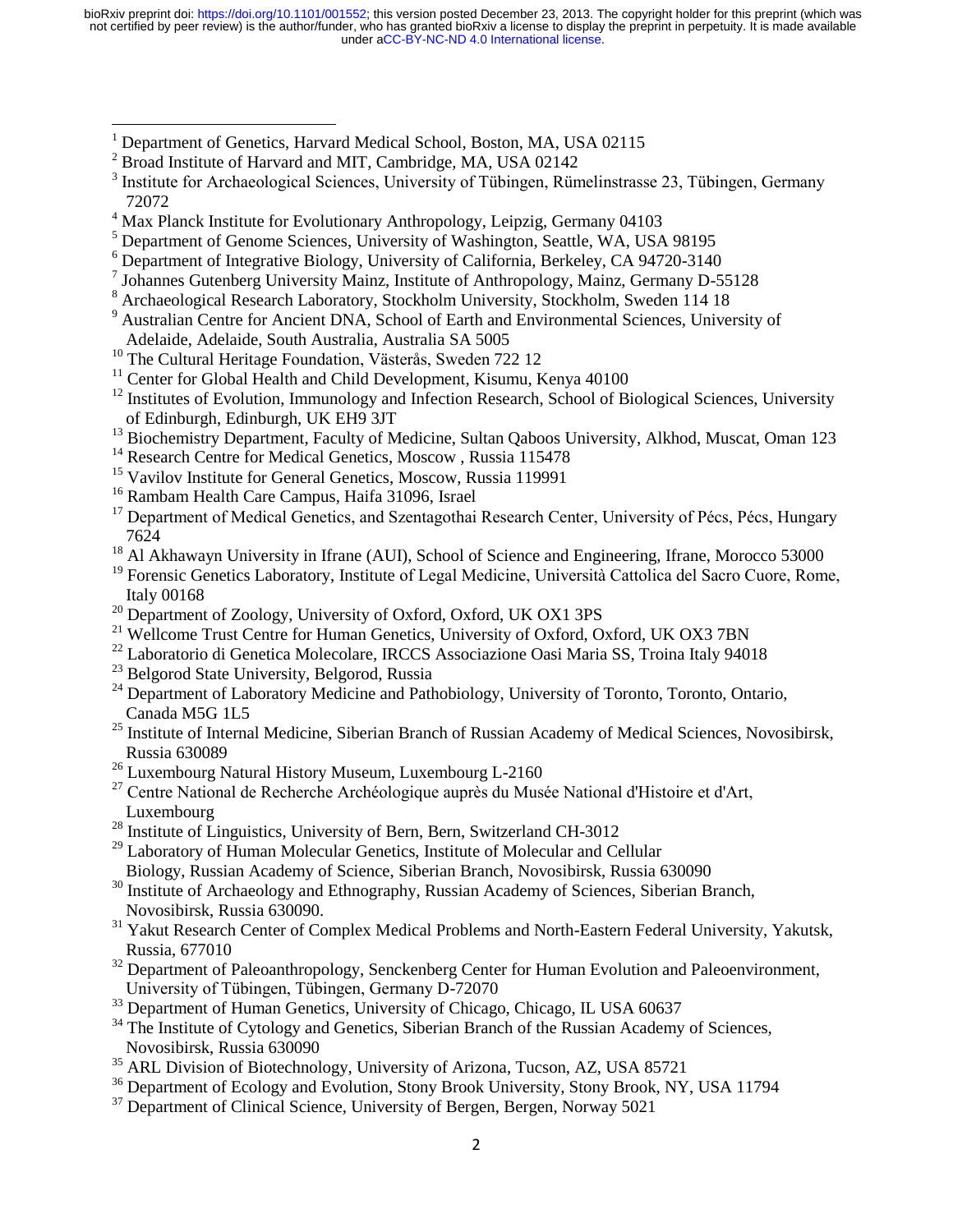<sup>38</sup> NextBio, part of Illumina, Santa Clara, CA, USA 95050

 $\overline{\phantom{a}}$ 

- <sup>39</sup> College of Medicine, University of Illinois at Chicago, Chicago, IL, USA 60607
- <sup>40</sup> Institute of Biochemistry and Genetics, Ufa Research Centre, Russian Academy of Sciences, Ufa, Russia 450054
- <sup>41</sup> Department of Genetics and Fundamental Medicine, Bashkir State University, Ufa, Russia 450074
- <sup>42</sup> Division of Biological Anthropology, University of Cambridge, Cambridge, United Kingdom CB2 1QH
- <sup>43</sup> Department of Human and Medical Genetics, Vilnius University, Vilnius, Lithuania LT-08661
- <sup>44</sup> Estonian Biocentre, Evolutionary Biology group, Tartu, Estonia 51010
- <sup>45</sup> Translational Medicine and Neurogenetics, Institut de Génétique et de Biologie Moléculaire et Cellulaire, Illkirch, France 67404
- <sup>46</sup> Robert W. Mahley, Gladstone Institutes, San Francisco, CA 94158
- <sup>47</sup> Department of Evolutionary Biology, University of Tartu, Tartu, Estonia 51010
- <sup>48</sup> Research Department, 23andMe, Inc. Mountain View, CA, USA 94043
- <sup>49</sup> Department of Biochemistry, Muhimbili University of Health and Allied Sciences, Dar es Salaam. Tanzania
- <sup>50</sup> Research Institute of Health, North-Eastern Federal University, Yakutsk, Russia 677000
- <sup>51</sup> Dipartimento di Fisica e Chimica, Università di Palermo, Palermo, Italy 90128
- $52$  Centre for Population Health Sciences, The University of Edinburgh Medical School, Edinburgh, Scotland, United Kingdom EH8 9AG
- <sup>53</sup> Deceased: formerly of the Institute of Immunology, Academy of Science, Tashkent, Uzbekistan 70000
- <sup>54</sup> Laboratory of Ethnogenomics, Institute of Molecular Biology, National Academy of Sciences of Armenia, Yerevan, Armenia 0014
- <sup>55</sup> Unidade de Xenética, Departamento de Anatomía Patolóxica e Ciencias Forenses, and Instituto de Ciencias Forenses, Grupo de Medicina Xenómica (GMX), Facultade de Medicina, Universidade de Santiago de Compostela, Galcia, Spain 15872
- <sup>56</sup> Addis Ababa University and Center of Human Genetic Diversity, P.O. Box 1176, Addis Ababa, Ethiopia
- <sup>57</sup> Institute of Bioorganic Chemistry Academy of Sciences Republic of Uzbekistan, Tashkent, Uzbekistan 100125
- <sup>58</sup> Department of Genetics and Cytology, V.N. Karazin Kharkiv National University, Kharkiv Ukraine 61077
- <sup>59</sup> State Office for Cultural Heritage Management Baden-Württemberg, Osteology, Konstanz, Germany D-78467
- <sup>60</sup> Lebanese American University, School of Medicine, Beirut, Lebanon 13-5053
- <sup>61</sup> Harvard School of Public Health, Boston, USA 02115
- <sup>62</sup> Department of Medical Biology, University of Split, School of Medicine, Split, Croatia 21000
- <sup>63</sup> Research Department of Genetics, Evolution and Environment, University College London, London, United Kingdom WC1E 6BT
- <sup>64</sup> Department of Biology and Genetics, University of Pennsylvania, Philadelphia, Pennsylvania, USA 19104
- <sup>65</sup> CSIR-Centre for Cellular and Molecular Biology, Hyderabad, India 500 007
- <sup>66</sup> Present address: Banaras Hindu University, Varanasi, India 221 005
- <sup>67</sup> Estonian Academy of Sciences, Tallinn, Estonia 10130
- <sup>68</sup> Institut de Biologia Evolutiva (CSIC-UPF), Departament de Ciències Experimentals i de la Salut. Universitat Pompeu Fabra, Barcelona, Spain 08003
- <sup>69</sup> Howard Hughes Medical Institute, University of Washington, Seattle, WA, USA 98195
- <sup>70</sup> Howard Hughes Medical Institute, Harvard Medical School, Boston, MA, USA 02115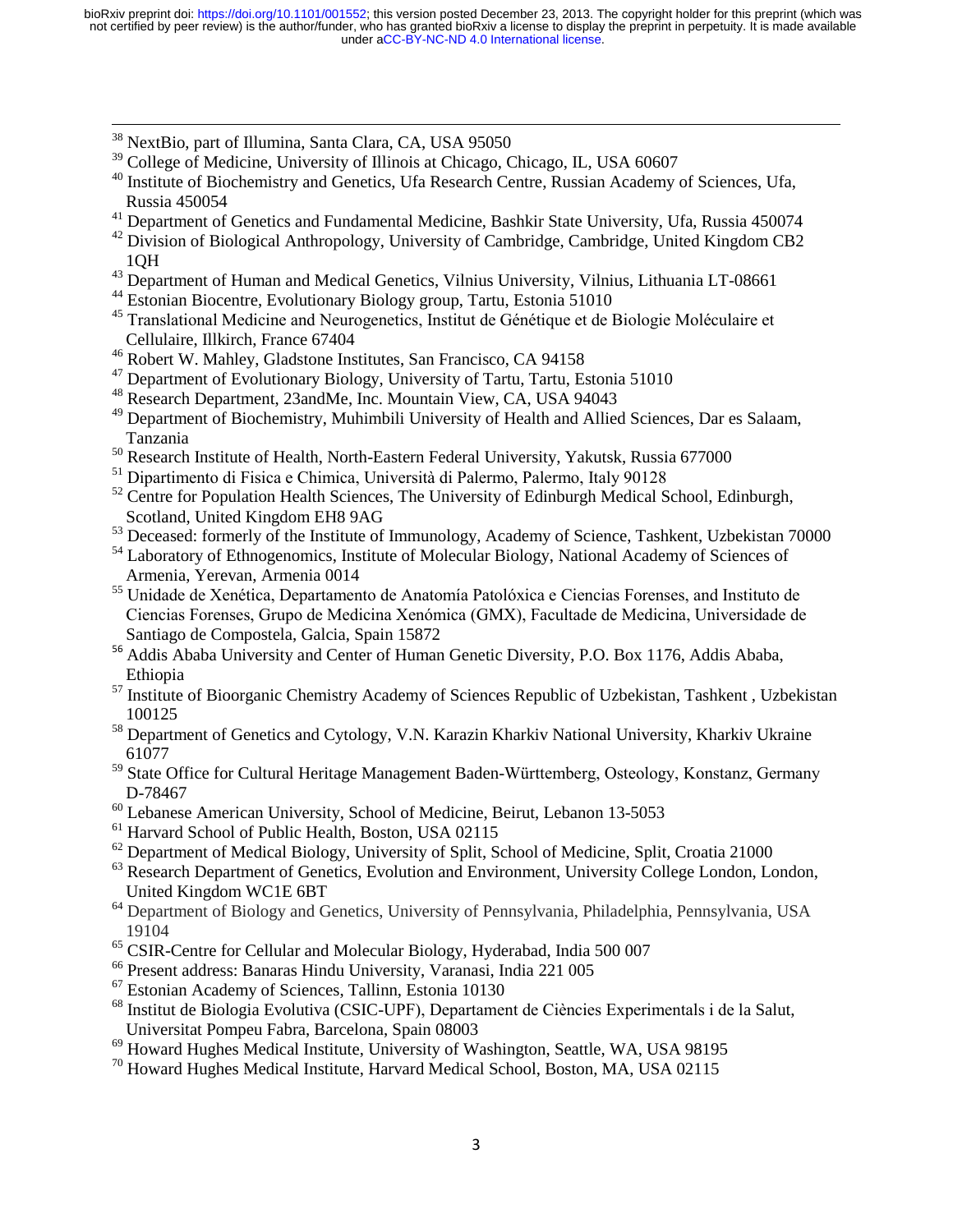**Analysis of ancient DNA can reveal historical events that are difficult to discern through study of present-day individuals. To investigate European population history around the time of the agricultural transition, we sequenced complete genomes from a ~7,500 year old early farmer from the Linearbandkeramik (LBK) culture from Stuttgart in Germany and an ~8,000 year old hunter-gatherer from the Loschbour rock shelter in Luxembourg. We also generated data from seven ~8,000 year old hunter-gatherers from Motala in Sweden. We compared these genomes and published ancient DNA to new data from 2,196 samples from 185 diverse populations to show that at least three ancestral groups contributed to present-day Europeans. The first are Ancient North Eurasians (ANE), who are more closely related to Upper Paleolithic Siberians than to any present-day population. The second are West European Hunter-Gatherers (WHG), related to the Loschbour individual, who contributed to all Europeans but not to Near Easterners. The third are Early European Farmers (EEF), related to the Stuttgart individual, who were mainly of Near Eastern origin but also harbored WHG-related ancestry. We model the deep relationships of these populations and show that about ~44% of the ancestry of EEF derived from a basal Eurasian lineage that split prior to the separation of other non-Africans.** 

Ancient DNA studies have demonstrated that migration played a major role in the introduction of agriculture to Europe, as early European farmers were genetically distinct from ancient European hunter-gatherers<sup>[1,](#page-17-0) [2](#page-17-1)</sup> and closer to present-day Near Easterners<sup>[2,](#page-17-1) [3](#page-17-2)</sup>. Europeans today, however, are genetically intermediate, which has led to attempts to model them as a mixture of those two ance[s](#page-17-1)tral populations<sup>2</sup>. A two-way mixture model is difficult to reconcile, however, with the fact that nearly all present-day Europeans also have ancestry from a third source: an Ancient North Eurasian (ANE) population<sup>[4,](#page-17-3) [5](#page-17-4)</sup> that also contributed ancestry to Native Americans<sup>[6](#page-17-5)</sup>.

To clarify the population transformations that accompanied the agricultural transition in Europe, we sequenced the genomes of nine ancient European individuals (Fig. 1A; Extended Data Fig. 1). We sequenced to 19-fold coverage the genome of "Stuttgart", a ~7,500 year old individual found in Stuttgart in southern Germany who was buried in the context of artifacts from the first widespread Neolithic farming culture of central and northern Europe, the *Linearbandkeramik* (LBK). We sequenced to 22-fold the genome of "Loschbour", an ~8,000 year old individual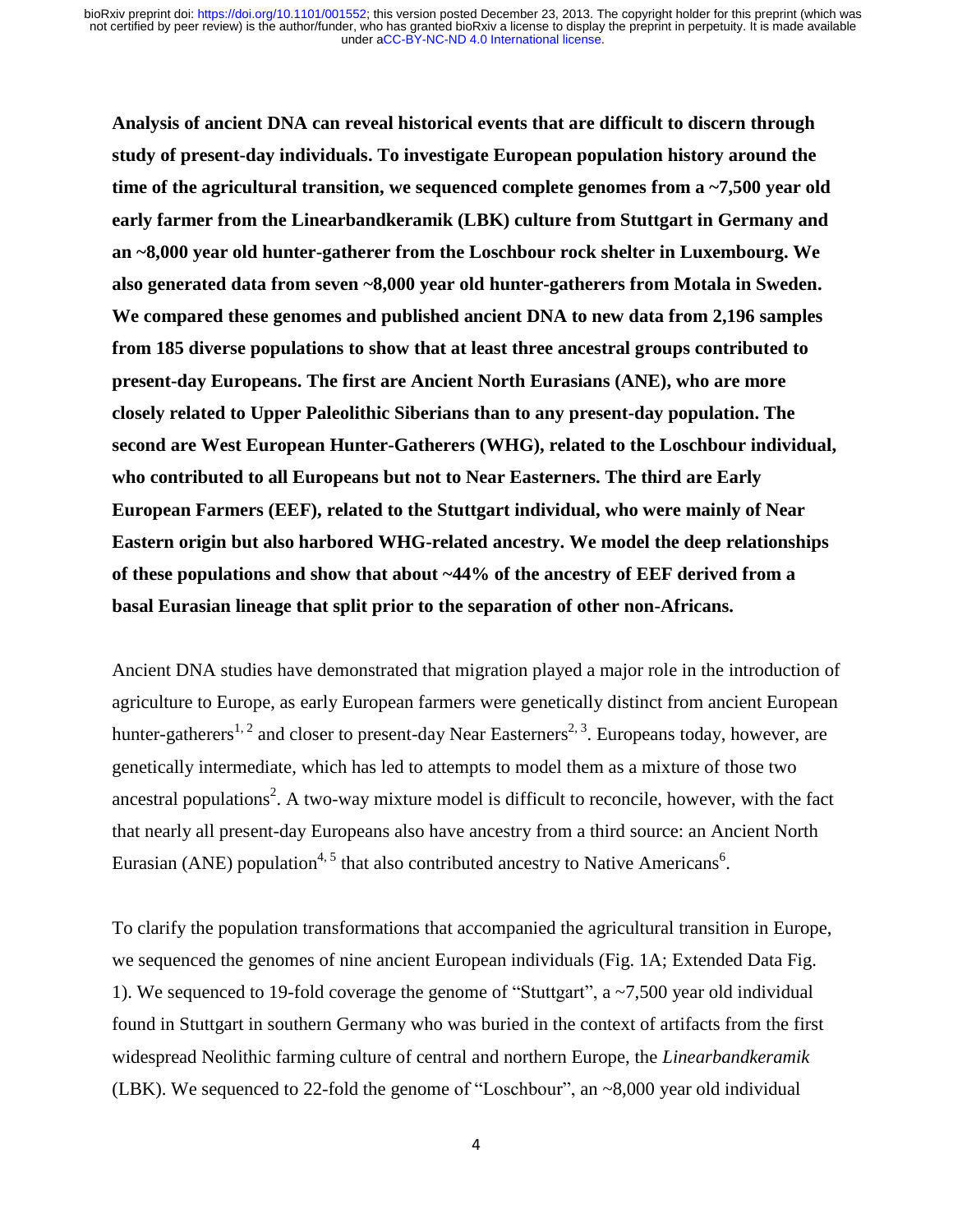found in the Loschbour rock shelter in Heffingen Luxembourg, from a skeleton that was discovered in the context of Mesolithic hunter-gatherer artifacts (SI1; SI2). We also sequenced DNA from seven ~8,000 year old remains from Mesolithic hunter-gatherers from the Motala site in southern Sweden, with the highest coverage individual (Motala12) at 2.4-fold. We mapped the sequences to the human reference genome (*hg19*), and for the two high coverage individuals (Stuttgart and Loschbour) inferred genotypes<sup>[7](#page-17-6)</sup> (SI2).

A central challenge in ancient DNA research is to distinguish authentic sequences from contamination. In initial sequencing libraries prepared from all nine individuals, the rate of  $C\rightarrow T$ and  $G\rightarrow A$  mismatches to the human genome at the ends of the DNA molecules was  $>20\%$ compared with <1% for other nucleotides, suggesting authentic ancient  $DNA^{8.9}$  (SI3). We inferred a mitochondrial DNA (mtDNA) consensus for each sample, and based on the number of reads that differed from the consensus, estimated contamination levels of 0.3% for Loschbour, 0.4% for Stuttgart, and 0.01% - 5% for the Motala individuals (SI3). Stuttgart belonged to mtDNA haplogroup T2, typical of Neolithic Europeans<sup>[10](#page-17-9)</sup>, while Loschbour and all Motala individuals belonged to haplogroups U5 and U2, typical of pre-agricultural Europeans<sup>[1,](#page-17-0) [8](#page-17-7)</sup> (SI4). Based on the ratio of sequences aligning to chromosomes X and Y, we infer that Stuttgart was female while Loschbour and five Motala individuals were male<sup>[11](#page-17-10)</sup> (SI5). Loschbour and four Motala males belonged to Y-chromosome haplogroup I, showing that this was a predominant haplogroup in pre-agricultural northern Europeans<sup>[12,](#page-17-11) [13](#page-18-0)</sup> (SI5).

To generate large amounts of data, we built sequencing libraries using the enzyme uracil DNA glycosylase, which decreases the rate of  $C \rightarrow T$  and  $G \rightarrow A$  errors due to ancient DNA damage (SI3). After correcting for genotyping error, we estimate that heterozygosity (the number of differences per nucleotide between an individual's two chromosomes) is 0.00074 for Stuttgart, at the high end of present-day European (SI2). Heterozygosity is 0.00048 for Loschbour, lower than in all other present-day humans we analyzed. Combined with the higher proportion of deleterious heterozygous observed in Loschbour compared with Stuttgart or present-day humans (SI6), this finding is consistent with the ancestors of Loschbour having experienced small population sizes since separation from the ancestors of the other samples. By analyzing sites known to affect phenotype, we inferred that neither Stuttgart nor Loschbour could digest milk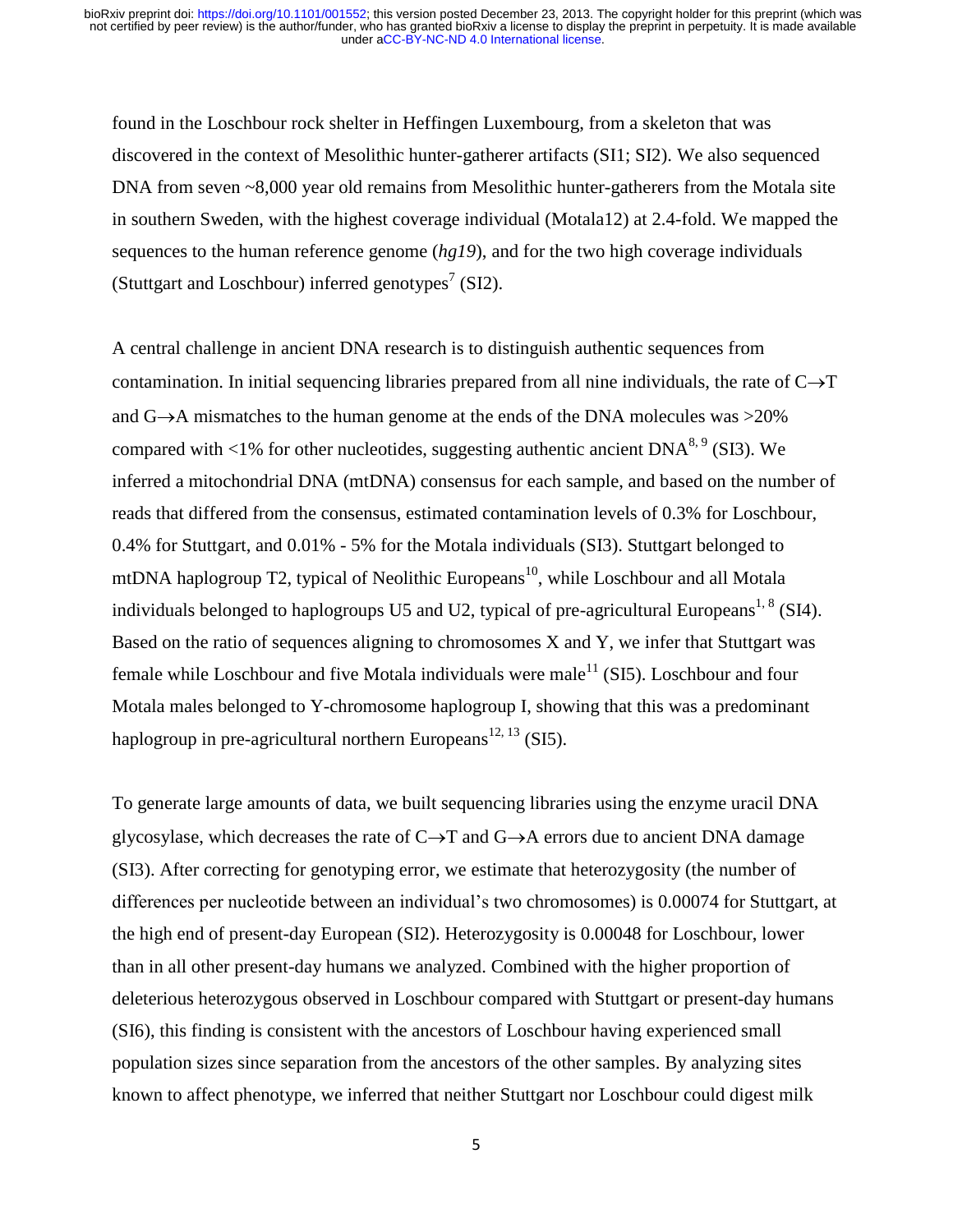into adulthood, that both had a >99% probability of dark hair, that Loschbour probably had darker skin than Stuttgart, and that Loschbour had a >50% probability of blue eyes while Stuttgart had a >99% probability of brown eyes (SI7). The *AMY1* gene coding for salivary amylase had 6, 13, and 16 copies in Motala12, Loschbour and Stuttgart respectively, in the range of present-day populations (Extended Data Fig. 2) (SI 8), suggesting that high copy counts of *AMY1* in humans are not entirely due to selection since the switch to agriculture<sup>[14](#page-18-1)</sup>.

To determine how the ancient genomes relate to each other and to present-day humans, we analyzed 2,196 individuals from 185 populations genotyped at 594,924 autosomal single nucleotide polymorphisms (SNPs) using the Affymetrix Human Origins array<sup>[5](#page-17-4)</sup> (SI9) (Extended Data Table 1). We identified a set of "West Eurasian" populations as those that cluster with Europe and the Near East in an ADMIXTURE<sup>[15](#page-18-2)</sup> analysis (SI9 and Extended Data Figure 3). Principal Component Analysis (PCA)<sup>[16](#page-18-3)</sup> of the West Eurasian individuals separates Near Eastern and European populations along parallel south-north gradients, with a handful of mostly Mediterranean populations in between (Fig. 1B). The gradient in the Near East stretches from the Levant to the North Caucasus, and in Europe from Sardinia to the Baltic. This plot is qualitatively different from previous PCAs of Europeans in which the first and second PCs have correlated well to geography<sup>[17,](#page-18-4) [18](#page-18-5)</sup>; we ascribe this to our heavy sampling of Near Eastern populations, which causes the first PC to be more dominated by European-Near Eastern differences. We projected onto the PCs genetic data from ancient individuals<sup>[2,](#page-17-1) [19,](#page-18-6) [20](#page-18-7)</sup>, which reveals that European hunter-gatherers like Loschbour and Motala fall outside the variation of West Eurasians in the direction of European differentiation from the Near East. This pattern is suggestive of present-day Europeans being admixed between ancient European hunter-gatherers and ancient Near Easterners, an inference that we confirm below. Loschbour clusters with  $\sim$ 7,000 year old hunter-gatherers from Spain<sup>[20](#page-18-7)</sup>, allowing us to propose a "West European Hunter-Gatherer" (WHG) meta-population. The Motala individuals cluster with ~5,000 year old Neolithic hunter-gatherers<sup>[2](#page-17-1)</sup> from the Pitted Ware Culture (PWC) in Sweden, suggesting a "Scandinavian Hunter-Gatherer" (SHG) meta-population that maintained biological continuity across the Neolithic transition. Stuttgart clusters with two early farmers—the ~5,300 year old Tyrolean Iceman<sup>[19](#page-18-6)</sup> and a ~5,000 yea[r](#page-17-1) old southern Swedish farmer<sup>2</sup> from the Funnel Beaker Culture—suggesting an "Early European Farmer" (EEF) meta-population similar to present-day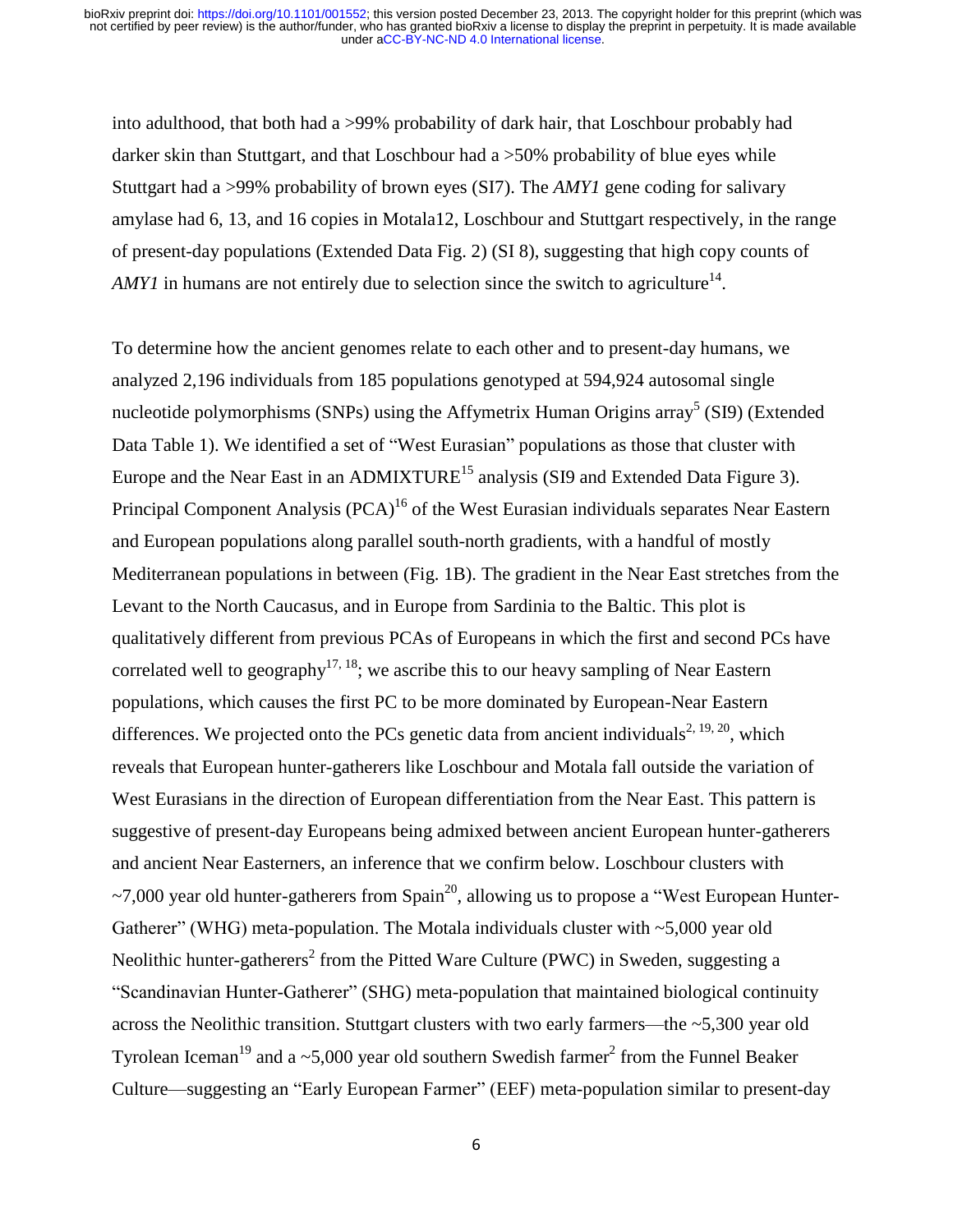Sardinians<sup>[19](#page-18-6)</sup>. Two Upper Paleolithic Siberian samples project beyond the variation of Europeans on the second PC (Fig. 2A), suggesting that they may be derive from the Ancient North Eurasian (ANE) population previously shown to have contributed to Europeans<sup>[4,](#page-17-3) [5](#page-17-4)</sup>.

PCA is a powerful technique for measuring genetic similarity, but its interpretation in terms of history is difficult, as gradients of variation due to admixture may arise under a variety of different histories<sup>[21](#page-18-8)</sup>. To test if present-day Europeans were formed by admixture of populations related to Loschbour, Stuttgart and MA1, we analyzed  $f_3(X; Ref_1, Ref_2)$  statistics which measure the correlation in nucleotide frequency differences between a test sample and two populations:  $(X-Ref<sub>1</sub>)$  and  $(X-Ref<sub>2</sub>)$ . If the three populations are related by a simple tree, the statistic is expected to be positive<sup>5</sup>[.](#page-17-4) However, if *X* is admixed between populations related to *Ref<sub>1</sub>* and *Ref*<sub>2</sub>, the statistic can be negative and provides evidence of admixture in population  $X^5$  $X^5$ . For each present-day West Eurasian population, we tested all possible modern reference populations with at least 4 individuals, along with Loschbour, Stuttgart, Motala12 and MA1 (Table 1). For the majority of European populations ( $n=18$ ) the lowest  $f_3$ -statistic is observed with Loschbour and a Near Eastern population as references, suggesting that many Europeans derive from a mixture between WHG and populations related to present-day Near Easterners. Only Sardinians form their lowest *f3*-statistic with Loschbour-Stuttgart so the mixture process is unlikely to have been a simple WHG-EEF one (Table 1). Other European populations form their lowest  $f_3$ -statistics with MA1-Stuttgart, which we hypothesize reflects the cline of increasing relatedness to MA1 in Fig. 1B. In the Near East, no population has its lowest *f3*-statistic with Loschbour or Motala12, but all have their lowest  $f_3$ -statistic with Stuttgart (Table 1), suggesting that most of the ancestry of this sample may be directly inherited from populations of the ancient Near East, while modern Near Easterners have additional influences related to Africa, North Eurasia, or South Asia (Table 1).

To determine whether a mixture of just two ancestral populations can explain the negative *f3* statistics we observe or whether more populations are required, we analyzed  $f_4$ -statistics<sup>[5,](#page-17-4) [22](#page-18-9)</sup>. We began by analyzing *f4(X, Stuttgart; Loschbour, Chimpanzee)*, which measures whether Loschbour shares more alleles with West Eurasian population *X* or with *Stuttgart* (Extended Data Fig. 4). This statistic is positive for nearly all Europeans showing that Stuttgart has less WHG ancestry than present-day Europeans. However, it is negative for all Near Easterners, suggesting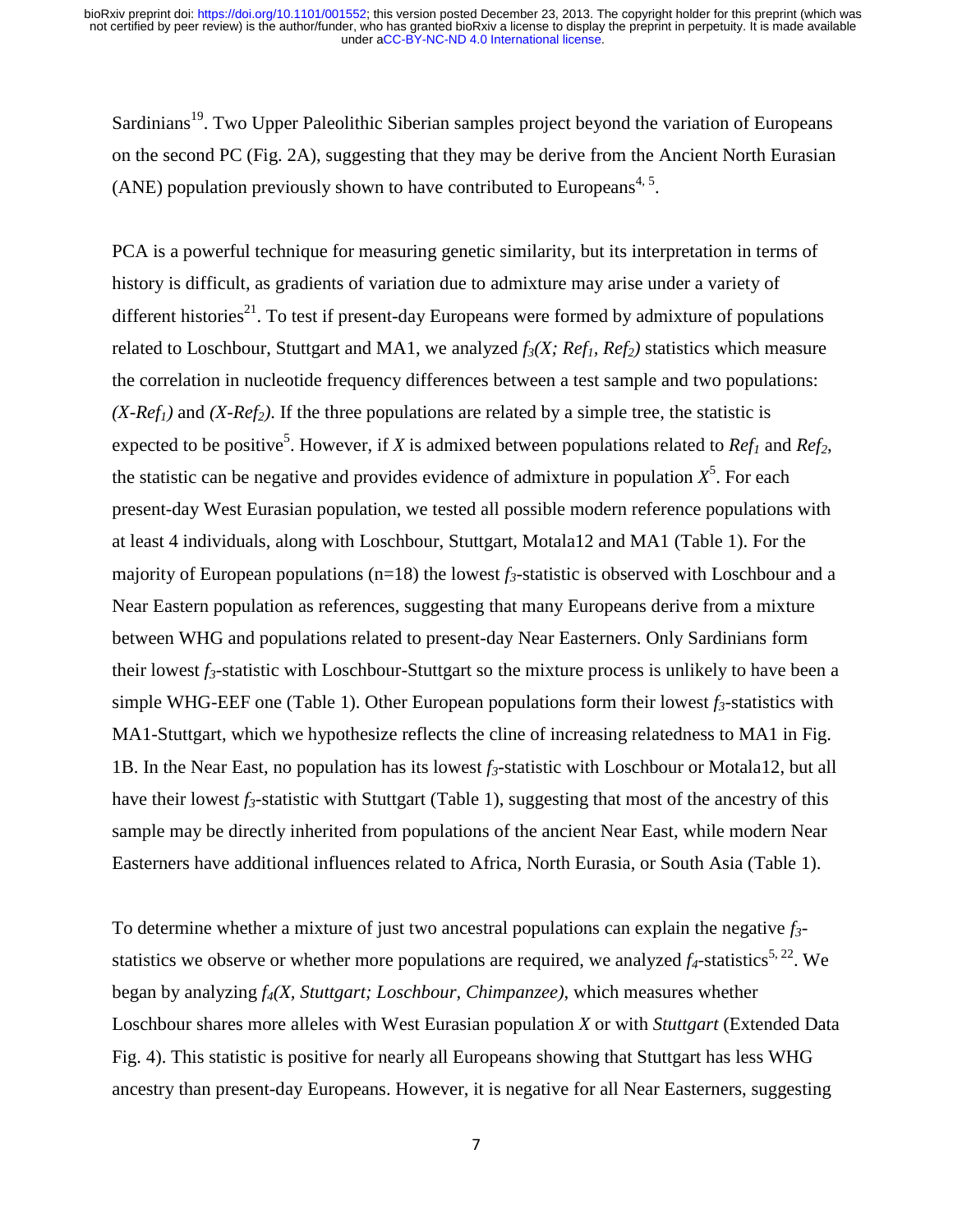that the ancestors of Stuttgart were not unmixed migrants from the Near East<sup>[1,](#page-17-0) [2,](#page-17-1) [10](#page-17-9)</sup> (Extended Data Table 1), consistent with the clustering of Stuttgart with Europeans in the PCA of Fig. 1B. We replicated this signal in subsets of SNPs that are uniformly ascertained (Extended Data Table 2). In SI10, we estimate that the proportion of Near Eastern ancestry in Stuttgart is definitely less than 100% and possibly as little as 61%. Further analyses of *f4*-statistics, however, show patterns that cannot all be explained by a history of Loschbour-related mixture. For example, the statistic *f4(X, Stuttgart; MA1, Chimpanzee)* has a qualitatively different geographic distribution than the same statistic replacing MA1 with Loschbour, in that it is positive in both Europeans and Near Easterners whereas the latter is positive only in Europeans (Extended Data Tables 1 and 2). This and related statistics are correlated to a statistic previously shown to document a signal of ANE-related admixture into Europe<sup>[4,](#page-17-3)[5](#page-17-4)</sup> (Extended Data Fig. 5), indicating that these  $f_4$ -statistics are reflecting ANE admixture rather than WHG admixture. Extended Data Fig. 6 visually illustrates the different admixture patterns by plotting onto a map of West Eurasia *f4*-statistics that reflect the degree of allele sharing of each West Eurasian population with different pairs of ancient populations. We formally tested whether the *f4*-statistic patterns are reflecting a history of more than one historical admixture event by using a method that tests the consistency of a matrix of *f4-* statistics with descent from a specified number of ancestral populations<sup>[23](#page-18-10)</sup>. We reject the scenario of most European population descending from a mixture of just two populations ( $P<10^{-12}$ ), but find that a scenario in which most European present-day populations descend from as few as three ancestral population is consistent with the data to the limits of our resolution (SI11).

Motivated by these observations, we modeled Europeans as a three-way mixture of ANE (of which MA1 is a member), WHG (Loschbour), and EEF (Stuttgart). To test the consistency of this model with our data, we used the ADMIXTUREGRAPH software<sup>[22](#page-18-9)</sup>, which fits a tree with discrete admixture events and reports *f*-statistics that differ by more than three standard errors between the estimated and fitted values (SI12). Our model-building was motivated by three observations (SI12): (1) Eastern non-Africans (Oceanians, East Asians, Native Americans, and Onge, indigenous Andaman islanders<sup>[24](#page-19-0)</sup>) are genetically closer to ancient Eurasian huntergatherers (Loschbour, Motala12 and MA1) than to Stuttgart; (2) Every eastern non-African population except Native Americans is genetically equally close to Loschbour, Motala12, and MA1, but Native Americans are genetically closer to MA1 than to European hunter-gatherers<sup>[6](#page-17-5)</sup>;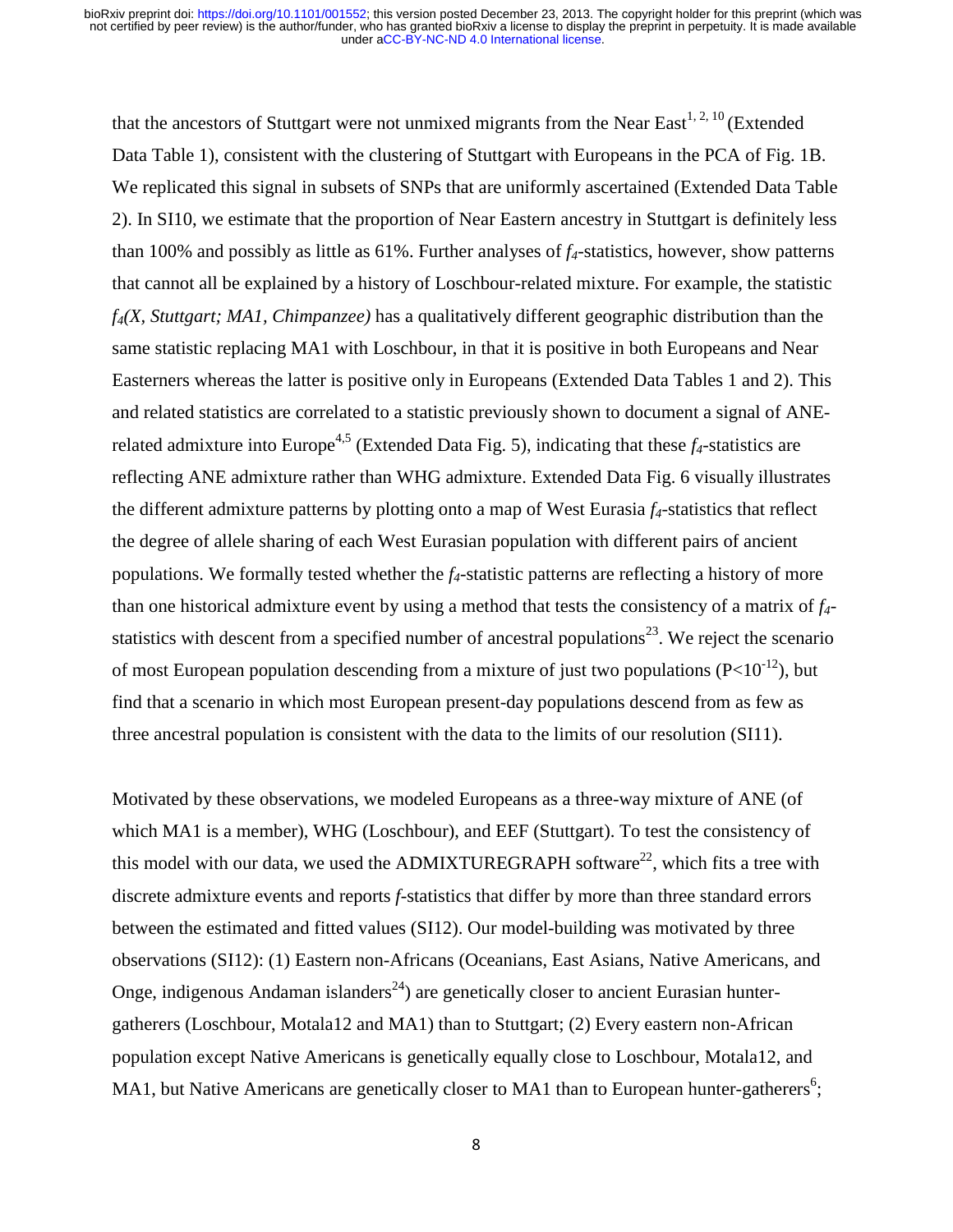and (3) All three hunter-gatherers and Stuttgart are genetically closer to Native Americans than to other eastern non-Africans. We jointly fit models to data from Loschbour, Stuttgart, MA1, Karitiana and Onge (SI12), and found that there was a unique model with two admixture events that fit the data; models with one or zero admixture events could all be rejected (SI12). One of th[e](#page-17-5) inferred admixture event[s](#page-17-5) is the ANE gene flow into both Europe<sup>6</sup> and the Americas<sup>6</sup> that has previously been documented. The successful model (Fig. 2A) also suggests  $44 \pm 10\%$  "Basal Eurasian" admixture into the ancestors of Stuttgart: gene flow into their Near Eastern ancestors from a lineage that diverged prior to the separation of the ancestors of Loschbour and Onge. Such a scenario, while never suggested previously, is plausible given the early presence of modern humans in the Levant<sup>[25](#page-19-1)</sup>, African-related tools made by modern humans in Arabia<sup>[26,](#page-19-2) [27](#page-19-3)</sup>, and the geographic opportunity for continuous gene flow between the Near East and Africa<sup>[28](#page-19-4)</sup>.

Our fitted model (Fig. 2A) allows us to estimate fractions of ANE/WHG/EEF ancestry for each European population (SI12). To explore the robustness of these estimates, we developed an independent method for estimating mixture that only assumes that MA1 is a representative of ANE, Loschbour of WHG, and Stuttgart of EEF. Specifically, we studied *f4*-statistics of the form *f4(X, Stuttgart; Outgroup1, Outgroup2),* measuring the correlation in allele frequency difference between *X* and Stuttgart, and a pair of outgroups with no recent shared history with Europeans. We chose divergent outgroups (SI13) that are differentially related to ANE, WHG and EEF, and then expressed the *f4*-statistics for each European population as a linear combination of *f4(Loschbour, Stuttgart; Outgroup1, Outgroup2)* and *f4(MA1, Stuttgart; Outgroup1, Outgroup2),*  fitting the mixture coefficients that minimize the difference between expected and observed *f4* statistics. The mixture coefficients agree between this method and the ADMIXTUREGRAPH modeling, increasing our confidence in both analyses (Extended Data Table 3, SI13).

Our estimates of mixture proportions (Fig. 2B and Extended Table 3) indicate that EEF ancestry in Europe today ranges from as little as around 30% in the Baltic to as high as around 90% in the Mediterranean (a previous stud[y](#page-17-1)<sup>2</sup> inferred 11% in Russians to 95% in Sardinians, but fit a twopopulation mixture model). The north-south gradient is also consistent with patterns of identity-by-descent (IBD) sharing<sup>[29](#page-19-5)</sup>, in which Loschbour shares more segments with northern Europeans and Stuttgart with southern Europeans (SI14). We infer that southern Europeans received their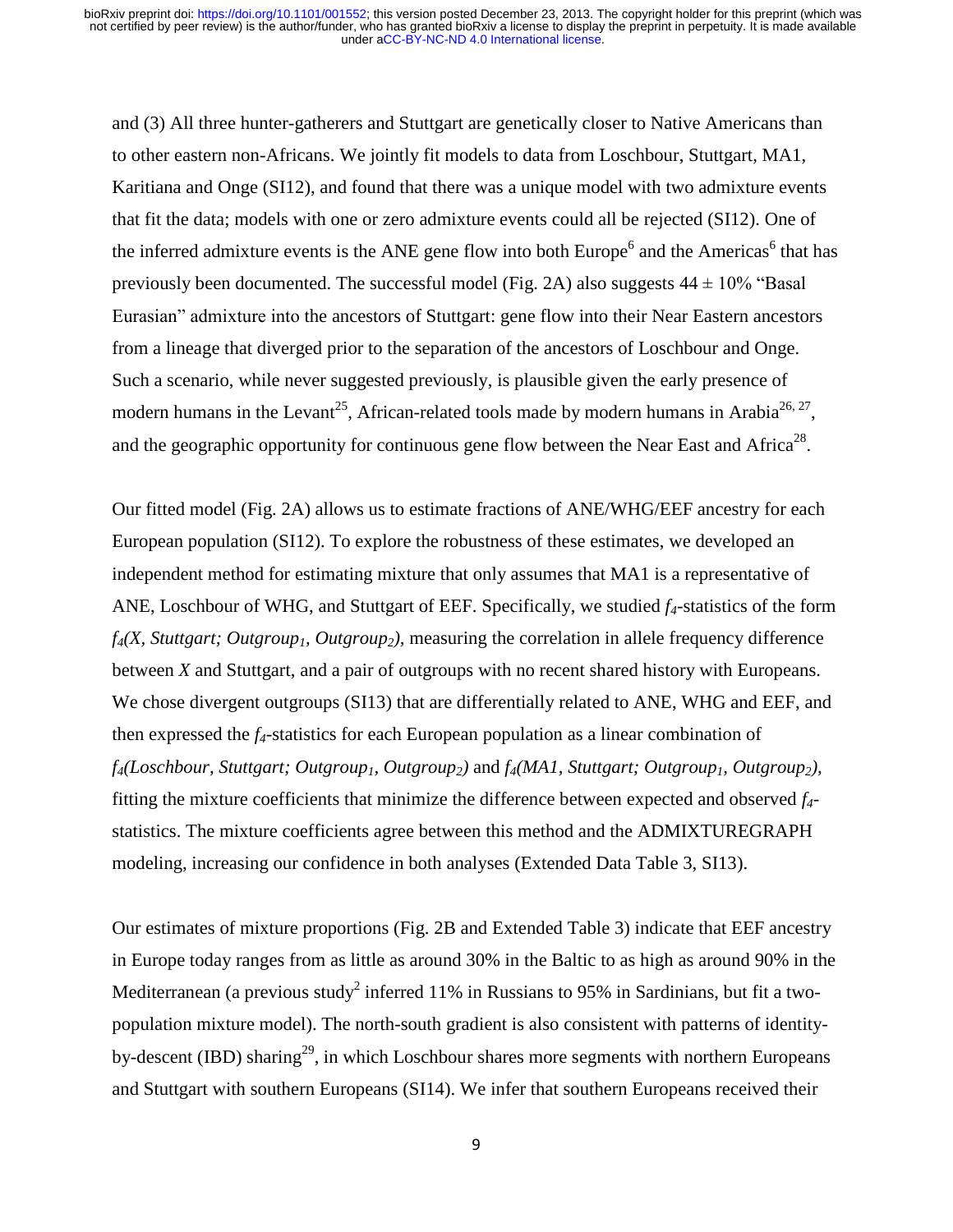European hunter-gatherer ancestry mostly via EEF, while Northern Europeans acquired up to 50% additional WHG-related ancestry. Europeans also have ANE ancestry (up to  $\sim$ 20%), which is widespread across Europe, but quantitative less as the WHG/(WHG+ANE) ratio is ~0.6-0.8 for most Europeans (SI12). The history behind the ANE ancestry in West Eurasia is not simple, as the Near East has little or no WHG ancestry but substantial levels of ANE ancestry there especially in the North Caucasus (SI12; Fig.1B; Fig. 2). Loschbour and Stuttgart had little or no ANE ancestry, indicating that it was not as pervasive in central Europe around the time of the agricultural transition as it is today. (By implication ANE ancestry was also not present in the ancient Near East; since Stuttgart which has substantial Near Eastern ancestry lacks it.) However, ANE ancestry was already present in at least some Europeans (Scandinavian huntergatherers) by ~8,000 years ago, since MA1 shares more alleles with Motala12 than Loschbour: *f4(Motala12; Loschbour; MA1, Mbuti)* = 0.003 (Z=5.2 standard errors from zero) (SI12). While SHG may have contributed ANE ancestry to modern Europeans, it cannot have been the only population that did so, as no European population has its lower *f3*-statistic with it in Table 1, and few populations fit a model of EEF-SHG admixture (SI12).

While our three-way mixture model fits the data for most European populations, two sets of populations are poor fits. First, Sicilians, Maltese, and Ashkenazi Jews have EEF estimates beyond the 0-100% interval (SI13) and they cannot be jointly fit with other Europeans in the (SI12). These populations may have more Near Eastern ancestry than can be explained via EEF admixture (SI13), an inference that is also suggested by the fact that they fall in the gap between European and Near Eastern populations in the PCA of Fig. 1B. Second, we observe that Finns, Mordovians, Russians, Chuvash, and Saami from northeastern Europe do not fit our model (SI12; Extended Data Table 3). To better understand this, for each West Eurasian population in turn we plotted *f4(X, Bedouin2; Han, Mbuti)* against *f4(X, Bedouin2; MA1, Mbuti),* using statistics that measure the degree of a European population's allele sharing with Han Chinese or MA1 (Extended Data Fig. 7). Europeans fall along a line of slope >1 in the plot of these two statistics. However, northeastern Europeans fall away from this line in the direction of Han. This is consistent with Siberian gene flow into some northeastern Europeans after the initial ANE admixture, and may be related to the fact that Y-chromosome haplogroup  $N^{30, 31}$  $N^{30, 31}$  $N^{30, 31}$  $N^{30, 31}$  is shared between Siberian and northeastern Europeans<sup>[32,](#page-19-8) [33](#page-19-9)</sup> but not with western Europeans. There may in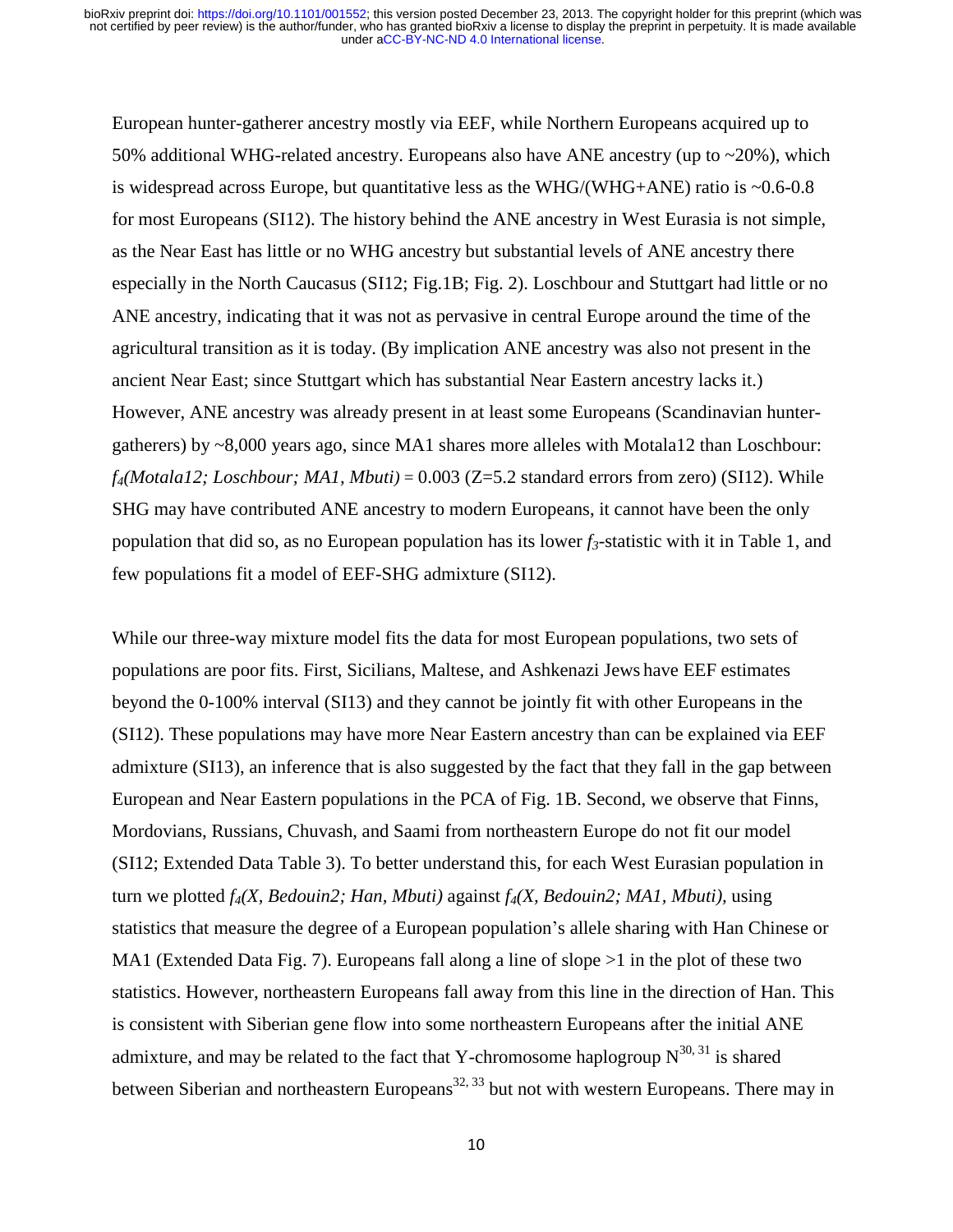fact be multiple layers of Siberian gene flow into northeastern Europe after the initial ANE gene flow, as our analyses reported in SI 12 show that some Mordovians, Russians and Chuvash have Siberian-related admixture that is significantly more recent than that in Finns (SI12).

This study raises two questions that are important to address in future research. A first is where the EEF picked up their WHG ancestry. Southeastern Europe is a candidate as it lies along the geographic path from Anatolia into central Europe, and hence it should be a priority to study ancient samples from this region. A second question is when and where ANE ancestors admixed with the ancestors of most present-day Europeans. Based on discontinuity in mtDNA haplogroup frequencies in Central Europe, this may have occurred during the Late Neolithic or early Bronze Age  $\approx$  5,500-4,000 years ago<sup>[35](#page-19-10)</sup>. A central aim for future work should be to collect transects of ancient Europeans through time and space to illuminate the history of these transformations.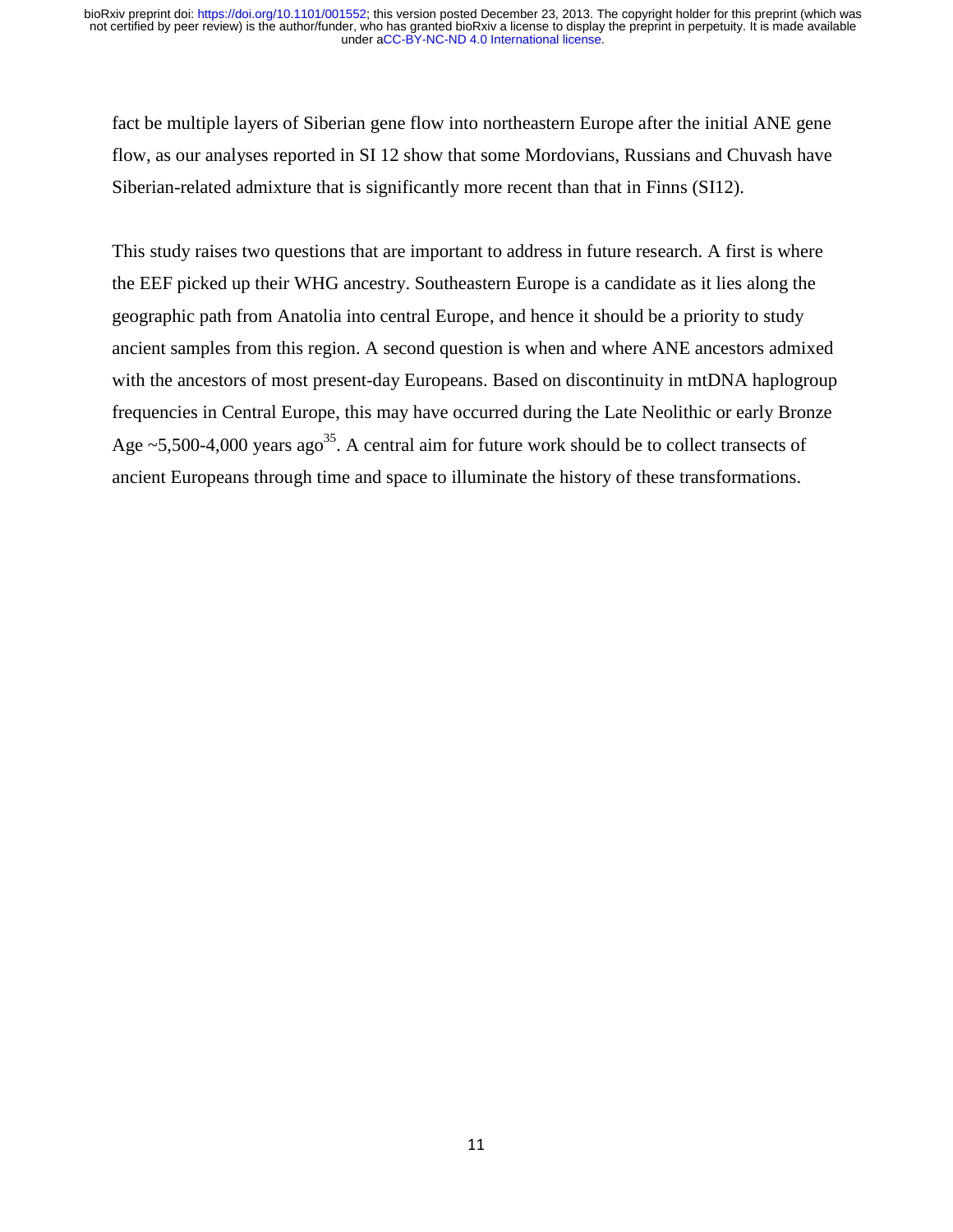**Supplementary Information** is linked to the online version of the paper. The fully public version of the Human Origins dataset can be found at

http://genetics.med.harvard.edu/reichlab/Reich\_Lab/Datasets.html, whereas a version with additional samples that require users to sign a letter indicating that they will abide by specified usage conditions is available on request from DR.

#### **Acknowledgments**

We are grateful to Cynthia Beall, Neil Bradman, Mark Shriver, Amha Gebremedhin, Sena Karachanak-Yankova, Damian Labuda, Theologos Loukidis and Anna Di Rienzo for sharing DNA samples; to Detlef Weigel, Christa Lanz, Verena Schünemann, Peter Bauer and Olaf Riess for support and access to DNA sequencing facilities; to Nadin Rohland for sample handling; to Arti Tandon for bioinformatic support; to Philip Johnson for advice on contamination estimation; and to Pontus Skoglund for sharing the graphics software used to generate Extended Data Figure 6. We thank all the volunteers who donated DNA, and the staff of the Unità Operativa Complessa di Medicina Trasfusionale, Azienda Ospedaliera Umberto I, Siracusa, Italy for assistance in sample collection. JK is grateful for support from DFG grant # KR 4015/1-1, the Carl-Zeiss Foundation and the Baden Württemberg Foundation. SP acknowledges support from the Presidential Innovation Fund of the Max Planck Society. EB and OB were supported by RFBR grants 13-06-00670, 13-04-01711, 13-04-90420 and by the Molecular and Cell Biology Program of the Presidium, Russian Academy of Sciences. OB was supported by GFFI grant 53.4/071. BM was supported by grants OTKA 73430 and 103983. The Lithuanian sample collection was supported by the LITGEN project (VP1-3.1-ŠMM-07-K-01-013), funded by the European Social Fund under the Global Grant Measure. AS was supported by Spanish grants SAF2008-02971 and EM 2012/045. OU was supported by Ukrainian SFFS grant F53.4/071. SAT was supported by NIH Pioneer Award 8DP1ES022577-04 and NSF HOMINID Award BCS-0827436. KT was supported by an Indian CSIR Network Project (GENESIS: BSC0121). LS was supported by an Indian CSIR Bhatnagar Fellowship. RV, MM, JP and EM were supported by the European Union Regional Development Fund through the Centre of Excellence in Genomics to the Estonian Biocentre and University of Tartu and by a Estonian Basic Research grant SF0270177As08. MM was additionally supported by Estonian Science Foundation grant #8973. JGS and MS were supported by NIH grant GM40282. PHS and EEE were supported by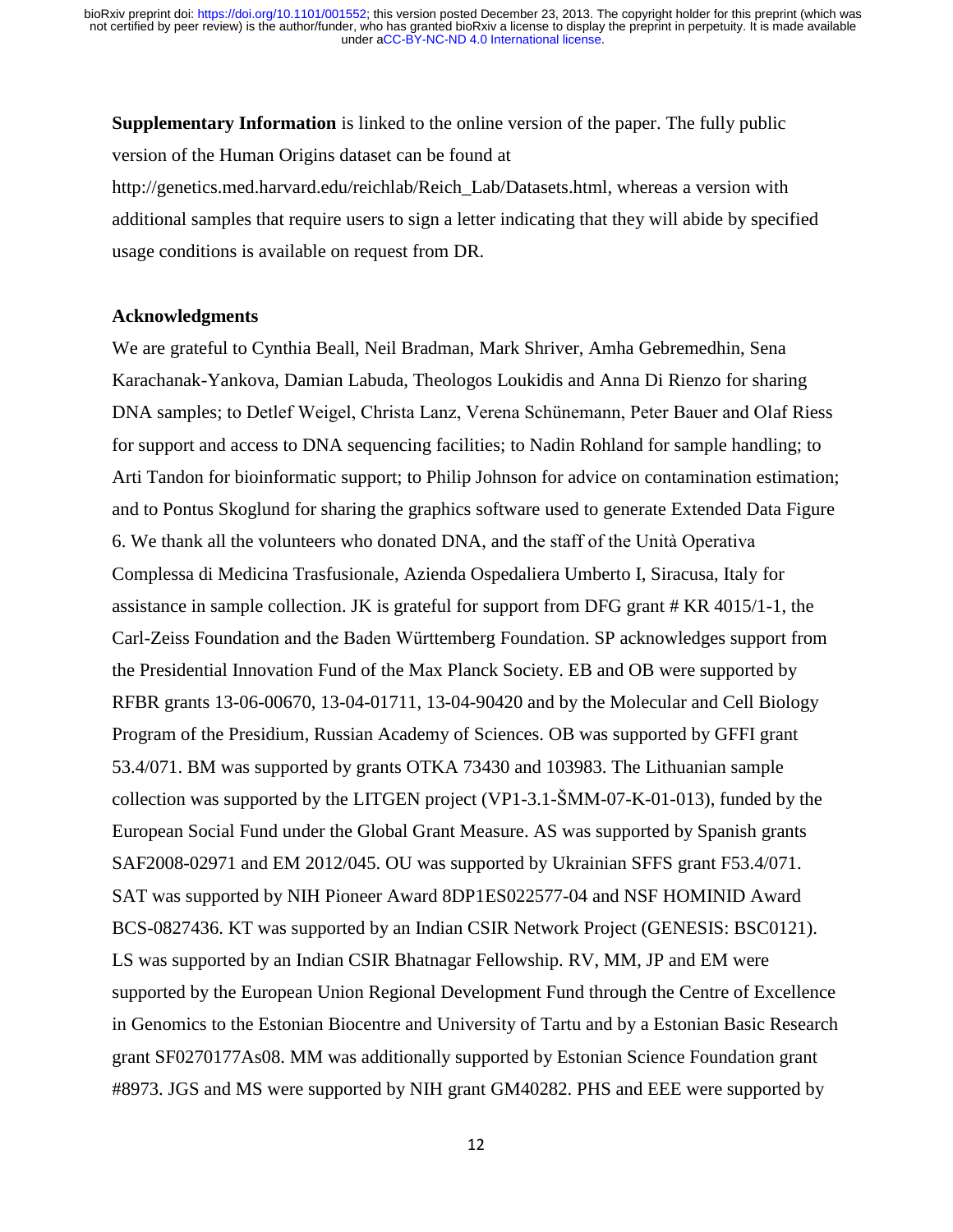NIH grants HG004120 and HG002385. DR and NP were supported by NSF HOMINID grant BCS-1032255 and NIH grant GM100233. DR and EEE are Howard Hughes Medical Institute investigators.

#### **Author contributions**

EEE, JBu, MS, SP, JKe, DR and JKr supervised the study. IL, NP, AM, GR, SM, PHS, JGS, SC, KK, QF, CdF, KP, WH, MMey, and DR analyzed genetic data. FH, EF, DD, MF, J-MG, JW, AC and JKr obtained archaeological material. AM, CE, RB, KB, SS, CP and JKr processed ancient DNA. IL, NP, SN, GA, HAB, EB, OB, HB-A, JBe, FBe, FBr, GBJB, FC, MC, DECC, LD, GvD, SD, SAF, IGR, MG, MH, BH, TH, UH, ARJ, RKi, EK, TK, VK, RKh, AK, LL, SL, RWM, BM, EM, JM, TN, LO, JP, FP, OLP, VR, IR, RR, HS, AS, EBS, AT, DT, ST, IU, OU, MV, PZ, LY, TZ, CC, MGT, SAT, LS, KT, RV, DC, RS, MMet, SP and DR assembled the genotyping dataset. IL, DR and JKr wrote the manuscript with help from all co-authors.

#### **Author information**

The authors declare no competing financial interests except for JM who is an employee of 23andMe.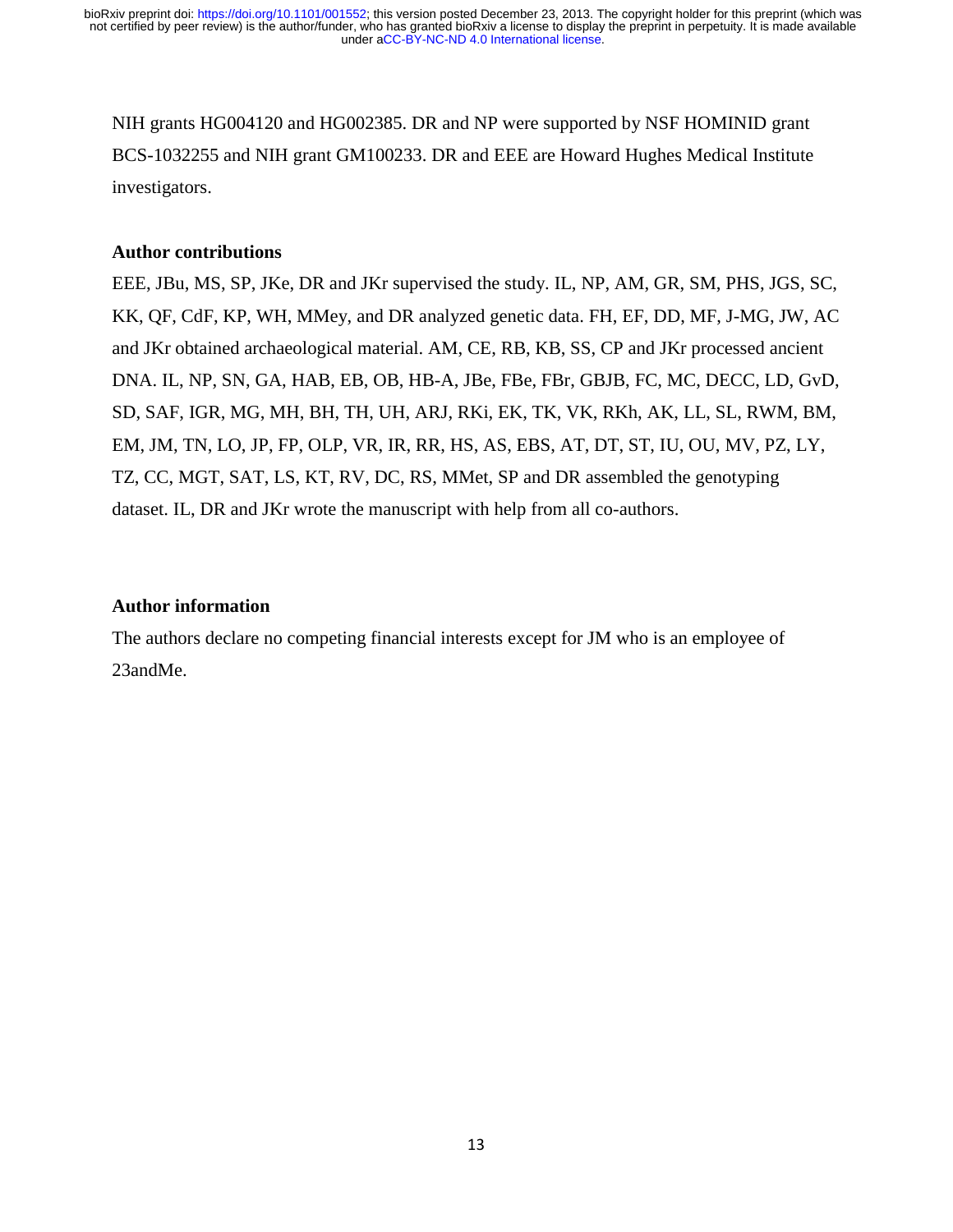| Ref <sub>1</sub> | Ref <sub>2</sub>                                                                                  | Target pop. for which these two reference pops.<br>give the most negative $f_3(X; Ref_1, Ref_2)$                                                                                                                                                                                                                                                                                                                                                                                                                                                                  |
|------------------|---------------------------------------------------------------------------------------------------|-------------------------------------------------------------------------------------------------------------------------------------------------------------------------------------------------------------------------------------------------------------------------------------------------------------------------------------------------------------------------------------------------------------------------------------------------------------------------------------------------------------------------------------------------------------------|
| Loschbour        | <b>Stuttgart</b>                                                                                  | Sardinian                                                                                                                                                                                                                                                                                                                                                                                                                                                                                                                                                         |
| Loschbour        | <b>Near East</b><br>$(AbkhasianA, ArmenianB,$<br>Georgian <sup>C</sup> , Iraqi_Jew <sup>D</sup> ) | Estonian <sup>A</sup> , Finnish <sup>A</sup> , Icelandic <sup>A</sup> , Lithuanian <sup>A</sup> ,<br>Mordovian <sup>A</sup> , Russian <sup>A</sup> , Orcadian <sup>B</sup> , Belorussian <sup>C</sup> ,<br>Czech <sup>C</sup> , Norwegian <sup>C</sup> , Ukrainian <sup>C</sup> , Basque <sup>D</sup> , English <sup>D</sup> ,<br>French_South <sup>D</sup> , Spain_North <sup>D</sup> , Scottish <sup>D</sup> , Spanish <sup>D</sup>                                                                                                                             |
| <b>Stuttgart</b> | <b>North Eurasia</b><br>$(MAIE, PiapocoF)$                                                        | Albanian <sup>E</sup> , Ashkenazi_Jew <sup>E</sup> , Bergamo <sup>E</sup> , Bulgarian <sup>E</sup> ,<br>Croatian <sup>E</sup> , French <sup>E</sup> , Greek <sup>E</sup> , Hungarian <sup>E</sup> , Maltese <sup>E</sup> ,<br><b>Sicilian<sup>E</sup></b> , Tuscan <sup>E</sup> , Abkhasian <sup>E</sup> , Chechen <sup>E</sup> , Cypriot <sup>E</sup> ,<br>Druze <sup>E</sup> , Lezgin, Turkish_Jew <sup>E</sup> ; Adygei <sup>F</sup> , Balkar <sup>F</sup> ,<br>Iranian <sup>F</sup> , Kumyk <sup>F</sup> , North_Ossetian <sup>F</sup> , Turkish <sup>F</sup> |
| <b>Stuttgart</b> | African<br>(Esan <sup>G</sup> , Gambian <sup>H</sup> , Kgalagadi <sup>I</sup> )                   | Bedouin $A^G$ , Bedouin $B^G$ , Jordanian <sup>G</sup> , Lebanese <sup>G</sup> ,<br>Libyan_Jew <sup>G</sup> , Moroccan_Jew <sup>G</sup> , Palestinian <sup>G</sup> ,<br>Syrian <sup>G</sup> , Yemenite Jew <sup>G</sup> ; Tunisian Jew <sup>H</sup> ; Saudi <sup>I</sup>                                                                                                                                                                                                                                                                                          |
| <b>Stuttgart</b> | <b>South Asian</b><br>(Gujarati3 <sup><math>\prime</math></sup> , Vishwabrahmin <sup>K</sup> )    | Armenian <sup>J</sup> , Georgian <sup>J</sup> , Georgian_Jew <sup>J</sup> , Iranian_Jew <sup>J</sup> ,<br>Iraqi Jew <sup>K</sup>                                                                                                                                                                                                                                                                                                                                                                                                                                  |

## Table 1: Lowest  $f_3$ -statistics for each West Eurasian population

Note: We group populations into five categories of similar  $Ref<sub>1</sub>$  and  $Ref<sub>2</sub>$ , using a capital letter superscript to indicate the *Ref<sup>2</sup>* population in each pair. The *Z*-scores for populations are < -4 except where marked in gray. Extended Table 1 gives the quantitative values of each *f3*-statistic.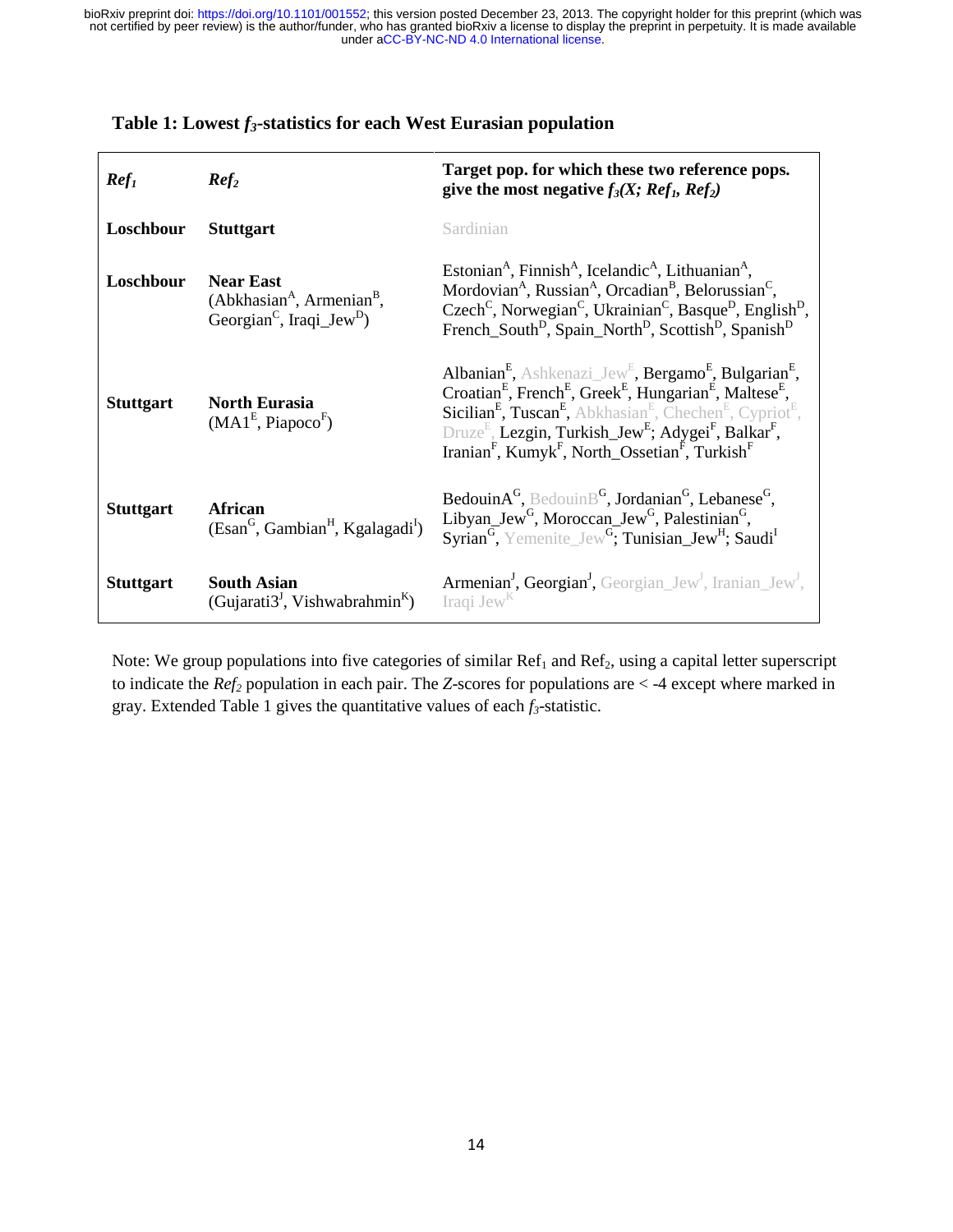# **Figure Legends**

### **Figure 1: Map of West Eurasian populations and Principal Component Analysis.** (a)

Locations of ancient and present-day samples analyzed, with color coding matching the PCA. We show all sampling locations for each population, which results in multiple points for some populations (e.g. Spain). (b) PCA on all present-day West Eurasians, with the ancient and selected eastern non-Africans projected. European hunter-gatherers fall beyond modern Europe in the direction of European differentiation from the Near East. Stuttgart clusters with other Neolithic Europeans and present-day Sardinians. MA1 falls outside the variation of modern day West Eurasians in the direction of southern-northern differentiation along dimension 2 and between the European and Near Eastern clines along dimension 1.

**Figure 2: Modeling of West Eurasian population history.** (a) A three-way mixture model that is a statistical fit to the data for many European populations, ancient DNA samples, and non-European populations. Present-day samples are colored in blue, ancient samples in red, and reconstructed ancestral populations in green. Solid lines represent descent without mixture, and dashed lines represent admixture events. For the two mixture events relating the highly divergent ancestral populations, we print estimates for the mixture proportions as well as one standard error. (b) We plot the proportions of ancestry from each of three inferred ancestral populations (EEF, ANE and WHG) as inferred from the model-based analysis.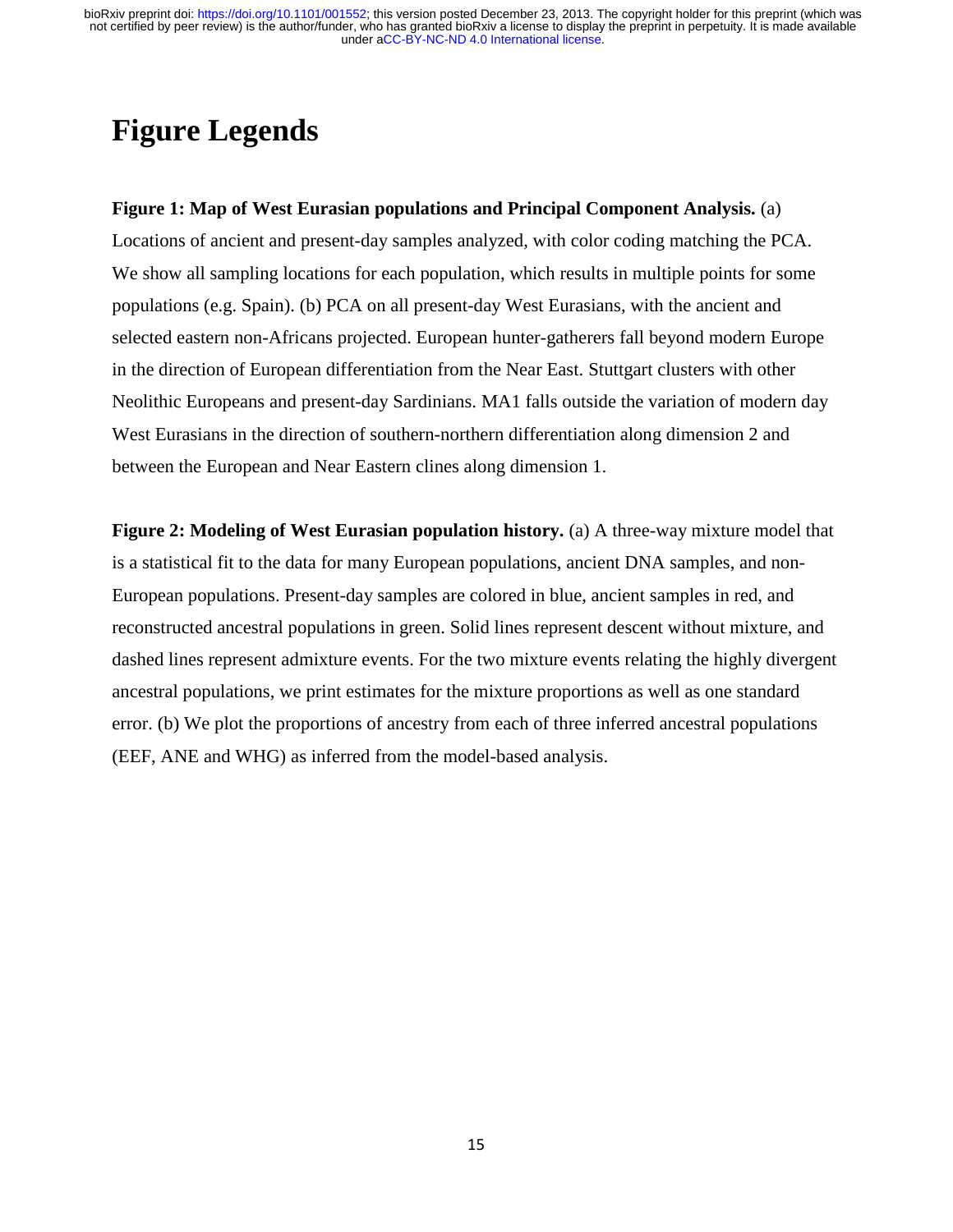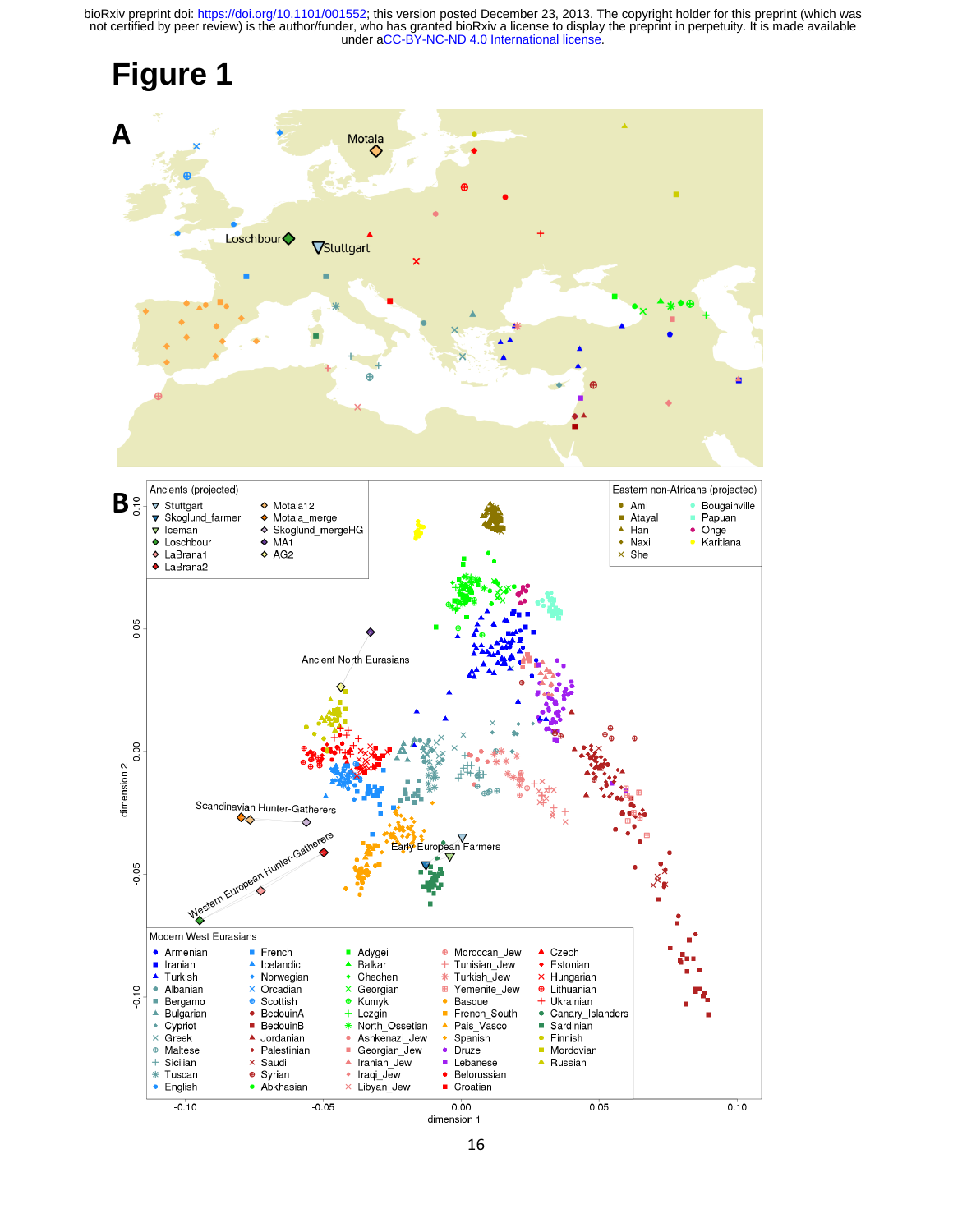# **Figure 2**

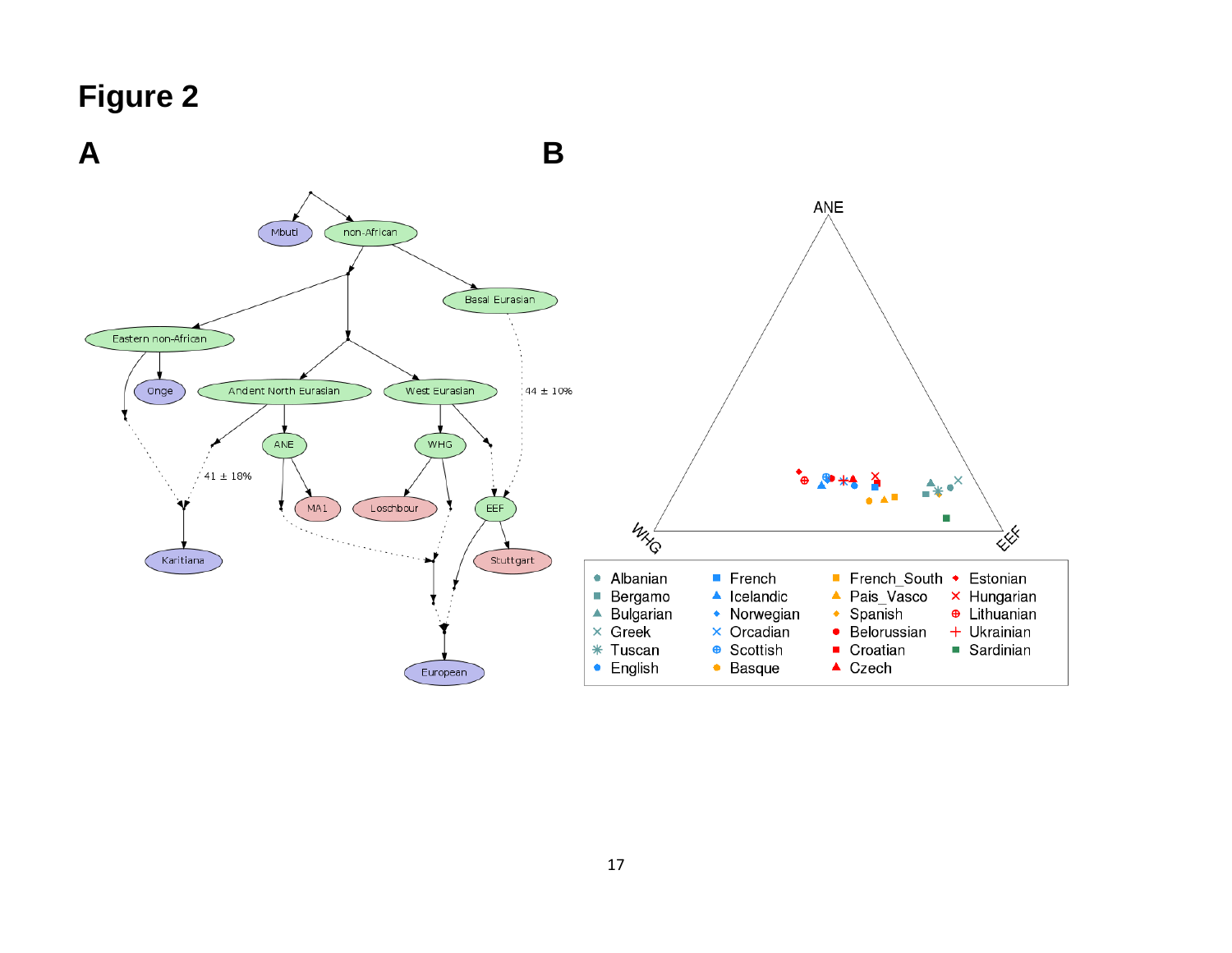### **References**

- <span id="page-17-0"></span>1 B. Bramanti, M. G. Thomas, W. Haak, M. Unterlaender, P. Jores, K. Tambets, I. Antanaitis-Jacobs, M. N. Haidle, R. Jankauskas, C.-J. Kind, F. Lueth, T. Terberger, J. Hiller, S. Matsumura, P. Forster, and J. Burger, 'Genetic Discontinuity between Local Hunter-Gatherers and Central Europe's First Farmers', *Science,* 326 (2009), 137-40.
- <span id="page-17-1"></span>2 Pontus Skoglund, Helena Malmström, Maanasa Raghavan, Jan Storå, Per Hall, Eske Willerslev, M. Thomas P. Gilbert, Anders Götherström, and Mattias Jakobsson, 'Origins and Genetic Legacy of Neolithic Farmers and Hunter-Gatherers in Europe', *Science,* 336 (2012), 466-69.
- <span id="page-17-2"></span>3 Wolfgang Haak, Oleg Balanovsky, Juan J. Sanchez, Sergey Koshel, Valery Zaporozhchenko, Christina J. Adler, Clio S. I. Der Sarkissian, Guido Brandt, Carolin Schwarz, Nicole Nicklisch, Veit Dresely, Barbara Fritsch, Elena Balanovska, Richard Villems, Harald Meller, Kurt W. Alt, Alan Cooper, and Consortium the Genographic, 'Ancient DNA from European Early Neolithic Farmers Reveals Their near Eastern Affinities', *PLoS Biol,* 8 (2010), e1000536.
- <span id="page-17-3"></span>4 Mark Lipson, Po-Ru Loh, Alex Levin, David Reich, Nick Patterson, and Bonnie Berger, 'Efficient Moment-Based Inference of Admixture Parameters and Sources of Gene Flow', *Molecular Biology and Evolution,* 30 (2013), 1788-802.
- <span id="page-17-4"></span>5 N. Patterson, P. Moorjani, Y. Luo, S. Mallick, N. Rohland, Y. Zhan, T. Genschoreck, T. Webster, and D. Reich, 'Ancient Admixture in Human History', *Genetics,* 192 (2012), 1065-93.
- <span id="page-17-5"></span>6 Maanasa Raghavan, Pontus Skoglund, Kelly E. Graf, Mait Metspalu, Anders Albrechtsen, Ida Moltke, Simon Rasmussen, Thomas W. Stafford Jr, Ludovic Orlando, Ene Metspalu, Monika Karmin, Kristiina Tambets, Siiri Rootsi, Reedik Magi, Paula F. Campos, Elena Balanovska, Oleg Balanovsky, Elza Khusnutdinova, Sergey Litvinov, Ludmila P. Osipova, Sardana A. Fedorova, Mikhail I. Voevoda, Michael DeGiorgio, Thomas Sicheritz-Ponten, Soren Brunak, Svetlana Demeshchenko, Toomas Kivisild, Richard Villems, Rasmus Nielsen, Mattias Jakobsson, and Eske Willerslev, 'Upper Palaeolithic Siberian Genome Reveals Dual Ancestry of Native Americans', *Nature,* advance online publication (2013).
- <span id="page-17-6"></span>7 A. McKenna, M. Hanna, E. Banks, A. Sivachenko, K. Cibulskis, A. Kernytsky, K. Garimella, D. Altshuler, S. Gabriel, M. Daly, and M. A. DePristo, 'The Genome Analysis Toolkit: A Mapreduce Framework for Analyzing Next-Generation DNA Sequencing Data', *Genome Res,* 20 (2010), 1297-303.
- <span id="page-17-7"></span>8 Johannes Krause, Adrian W. Briggs, Martin Kircher, Tomislav Maricic, Nicolas Zwyns, Anatoli Derevianko, and Svante Pääbo, 'A Complete Mtdna Genome of an Early Modern Human from Kostenki, Russia', *Current biology : CB,* 20 (2010), 231-36.
- <span id="page-17-8"></span>9 Susanna Sawyer, Johannes Krause, Katerina Guschanski, Vincent Savolainen, and Svante Pääbo, 'Temporal Patterns of Nucleotide Misincorporations and DNA Fragmentation in Ancient DNA', *PLoS ONE,* 7 (2012), e34131.
- <span id="page-17-9"></span>10 Wolfgang Haak, Peter Forster, Barbara Bramanti, Shuichi Matsumura, Guido Brandt, Marc Tänzer, Richard Villems, Colin Renfrew, Detlef Gronenborn, Kurt Werner Alt, and Joachim Burger, 'Ancient DNA from the First European Farmers in 7500-Year-Old Neolithic Sites', *Science,* 310 (2005), 1016-18.
- <span id="page-17-10"></span>11 Pontus Skoglund, Jan Storå, Anders Götherström, and Mattias Jakobsson, 'Accurate Sex Identification of Ancient Human Remains Using DNA Shotgun Sequencing', *Journal of Archaeological Science,* 40 (2013), 4477-82.
- <span id="page-17-11"></span>12 Siiri Rootsi, Toomas Kivisild, Giorgia Benuzzi, Hela Help, Marina Bermisheva, Ildus Kutuev, Lovorka Barać, Marijana Peričić, Oleg Balanovsky, Andrey Pshenichnov, Daniel Dion, Monica Grobei, Lev A. Zhivotovsky, Vincenza Battaglia, Alessandro Achilli, Nadia Al-Zahery, Jüri Parik, Roy King, Cengiz Cinnioğlu, Elsa Khusnutdinova, Pavao Rudan, Elena Balanovska, Wolfgang Scheffrahn, Maya Simonescu, Antonio Brehm, Rita Goncalves, Alexandra Rosa, Jean-Paul Moisan, Andre Chaventre, Vladimir Ferak, Sandor Füredi, Peter J. Oefner, Peidong Shen, Lars Beckman, Ilia Mikerezi, Rifet Terzić, Dragan Primorac, Anne Cambon-Thomsen, Astrida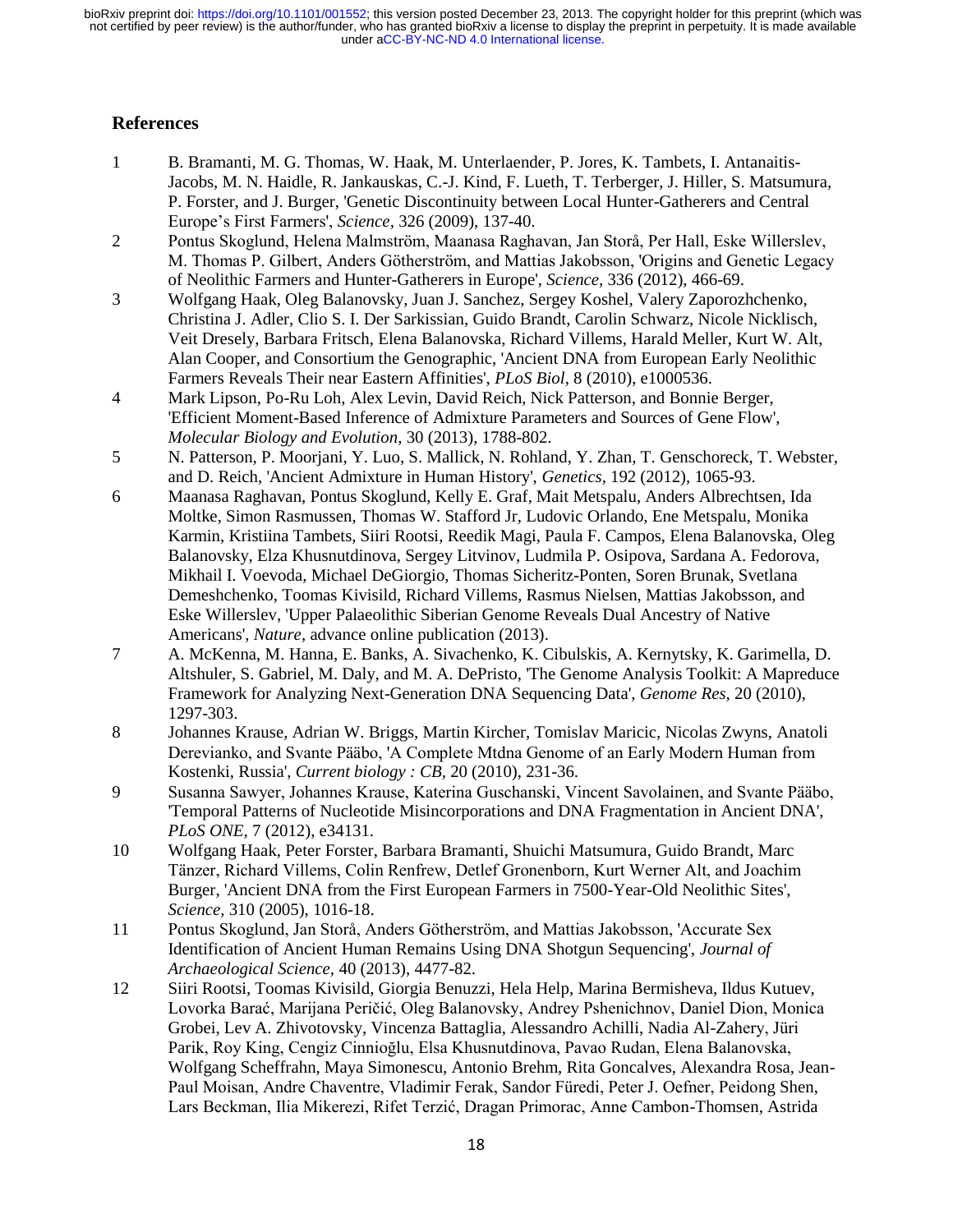> Krumina, Antonio Torroni, Peter A. Underhill, A. Silvana Santachiara-Benerecetti, Richard Villems, Chiara Magri, and Ornella Semino, 'Phylogeography of Y-Chromosome Haplogroup I Reveals Distinct Domains of Prehistoric Gene Flow in Europe', *The American Journal of Human Genetics,* 75 (2004), 128-37.

- <span id="page-18-0"></span>13 Pedro Soares, Alessandro Achilli, Ornella Semino, William Davies, Vincent Macaulay, Hans-Jürgen Bandelt, Antonio Torroni, and Martin B. Richards, 'The Archaeogenetics of Europe', *Current Biology,* 20 (2010), R174-R83.
- <span id="page-18-1"></span>14 George H. Perry, Nathaniel J. Dominy, Katrina G. Claw, Arthur S. Lee, Heike Fiegler, Richard Redon, John Werner, Fernando A. Villanea, Joanna L. Mountain, Rajeev Misra, Nigel P. Carter, Charles Lee, and Anne C. Stone, 'Diet and the Evolution of Human Amylase Gene Copy Number Variation', *Nat Genet,* 39 (2007), 1256-60.
- <span id="page-18-2"></span>15 D. H. Alexander, J. Novembre, and K. Lange, 'Fast Model-Based Estimation of Ancestry in Unrelated Individuals', *Genome Res,* 19 (2009), 1655-64.
- <span id="page-18-3"></span>16 N. Patterson, A. L. Price, and D. Reich, 'Population Structure and Eigenanalysis', *PLoS Genet,* 2 (2006), e190.
- <span id="page-18-4"></span>17 Oscar Lao, Timothy T. Lu, Michael Nothnagel, Olaf Junge, Sandra Freitag-Wolf, Amke Caliebe, Miroslava Balascakova, Jaume Bertranpetit, Laurence A. Bindoff, David Comas, Gunilla Holmlund, Anastasia Kouvatsi, Milan Macek, Isabelle Mollet, Walther Parson, Jukka Palo, Rafal Ploski, Antti Sajantila, Adriano Tagliabracci, Ulrik Gether, Thomas Werge, Fernando Rivadeneira, Albert Hofman, André G. Uitterlinden, Christian Gieger, Heinz-Erich Wichmann, Andreas Rüther, Stefan Schreiber, Christian Becker, Peter Nürnberg, Matthew R. Nelson, Michael Krawczak, and Manfred Kayser, 'Correlation between Genetic and Geographic Structure in Europe', *Current Biology,* 18 (2008), 1241-48.
- <span id="page-18-5"></span>18 John Novembre, Toby Johnson, Katarzyna Bryc, Zoltan Kutalik, Adam R. Boyko, Adam Auton, Amit Indap, Karen S. King, Sven Bergmann, Matthew R. Nelson, Matthew Stephens, and Carlos D. Bustamante, 'Genes Mirror Geography within Europe', *Nature,* 456 (2008), 98-101.
- <span id="page-18-6"></span>19 Andreas Keller, Angela Graefen, Markus Ball, Mark Matzas, Valesca Boisguerin, Frank Maixner, Petra Leidinger, Christina Backes, Rabab Khairat, Michael Forster, Bjorn Stade, Andre Franke, Jens Mayer, Jessica Spangler, Stephen McLaughlin, Minita Shah, Clarence Lee, Timothy T. Harkins, Alexander Sartori, Andres Moreno-Estrada, Brenna Henn, Martin Sikora, Ornella Semino, Jacques Chiaroni, Siiri Rootsi, Natalie M. Myres, Vicente M. Cabrera, Peter A. Underhill, Carlos D. Bustamante, Eduard Egarter Vigl, Marco Samadelli, Giovanna Cipollini, Jan Haas, Hugo Katus, Brian D. O'Connor, Marc R. J. Carlson, Benjamin Meder, Nikolaus Blin, Eckart Meese, Carsten M. Pusch, and Albert Zink, 'New Insights into the Tyrolean Iceman's Origin and Phenotype as Inferred by Whole-Genome Sequencing', *Nat Commun,* 3 (2012), 698.
- <span id="page-18-7"></span>20 Federico Sánchez-Quinto, Hannes Schroeder, Oscar Ramirez, María C Ávila-Arcos, Marc Pybus, Iñigo Olalde, Amhed M V. Velazquez, María Encina Prada Marcos, Julio Manuel Vidal Encinas, Jaume Bertranpetit, Ludovic Orlando, M. Thomas P Gilbert, and Carles Lalueza-Fox, 'Genomic Affinities of Two 7,000-Year-Old Iberian Hunter-Gatherers', *Current biology : CB,* 22 (2012), 1494-99.
- <span id="page-18-8"></span>21 John Novembre, and Matthew Stephens, 'Interpreting Principal Component Analyses of Spatial Population Genetic Variation', *Nat Genet,* 40 (2008), 646-49.
- <span id="page-18-9"></span>22 David Reich, Kumarasamy Thangaraj, Nick Patterson, Alkes L. Price, and Lalji Singh, 'Reconstructing Indian Population History', *Nature,* 461 (2009), 489-94.
- <span id="page-18-10"></span>23 D. Reich, N. Patterson, D. Campbell, A. Tandon, S. Mazieres, N. Ray, M. V. Parra, W. Rojas, C. Duque, N. Mesa, L. F. Garcia, O. Triana, S. Blair, A. Maestre, J. C. Dib, C. M. Bravi, G. Bailliet, D. Corach, T. Hunemeier, M. C. Bortolini, F. M. Salzano, M. L. Petzl-Erler, V. Acuna-Alonzo, C. Aguilar-Salinas, S. Canizales-Quinteros, T. Tusie-Luna, L. Riba, M. Rodriguez-Cruz, M. Lopez-Alarcon, R. Coral-Vazquez, T. Canto-Cetina, I. Silva-Zolezzi, J. C. Fernandez-Lopez, A. V. Contreras, G. Jimenez-Sanchez, M. J. Gomez-Vazquez, J. Molina, A. Carracedo, A. Salas, C. Gallo, G. Poletti, D. B. Witonsky, G. Alkorta-Aranburu, R. I. Sukernik, L. Osipova, S. A.